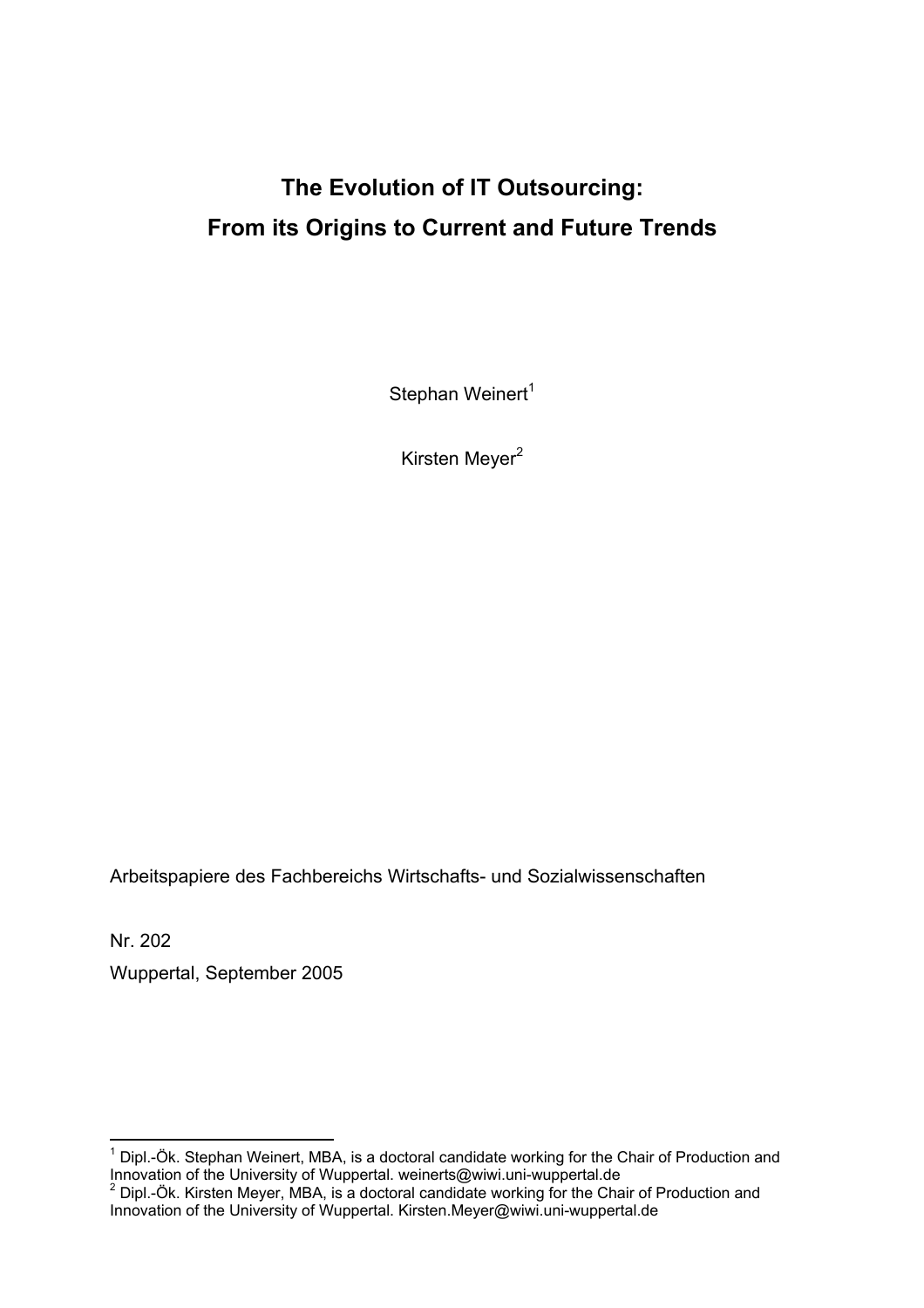# **Content**

| <b>List of Figures</b>                                           |                                                                    |    |
|------------------------------------------------------------------|--------------------------------------------------------------------|----|
| <b>List of Tables</b>                                            |                                                                    |    |
|                                                                  |                                                                    |    |
| 1. Introduction                                                  |                                                                    | 1  |
|                                                                  | 1.1 Defining IT outsourcing                                        | 1  |
|                                                                  | 1.2 Extent of IT outsourcing                                       | 4  |
|                                                                  | 1.3 Main IT outsourcing drivers                                    | 6  |
|                                                                  |                                                                    |    |
|                                                                  | 2. The history of IT outsourcing                                   | 9  |
|                                                                  |                                                                    |    |
|                                                                  | 3. The current and future trends of IT outsourcing                 | 12 |
|                                                                  | 3.1 New IT outsourcing arrangements                                | 12 |
|                                                                  | 3.1.1 From conventional to strategic IT outsourcing – transforming |    |
|                                                                  | business                                                           | 12 |
|                                                                  | 3.1.2 From buyer-supplier relationships to strategic partnerships  | 16 |
| 3.2 From domestic IT outsourcing to international IT outsourcing |                                                                    |    |
|                                                                  |                                                                    |    |
|                                                                  | 4. Conclusion and Outlook                                          | 23 |
|                                                                  |                                                                    |    |
| <b>Bibliography</b>                                              |                                                                    | 24 |
|                                                                  |                                                                    |    |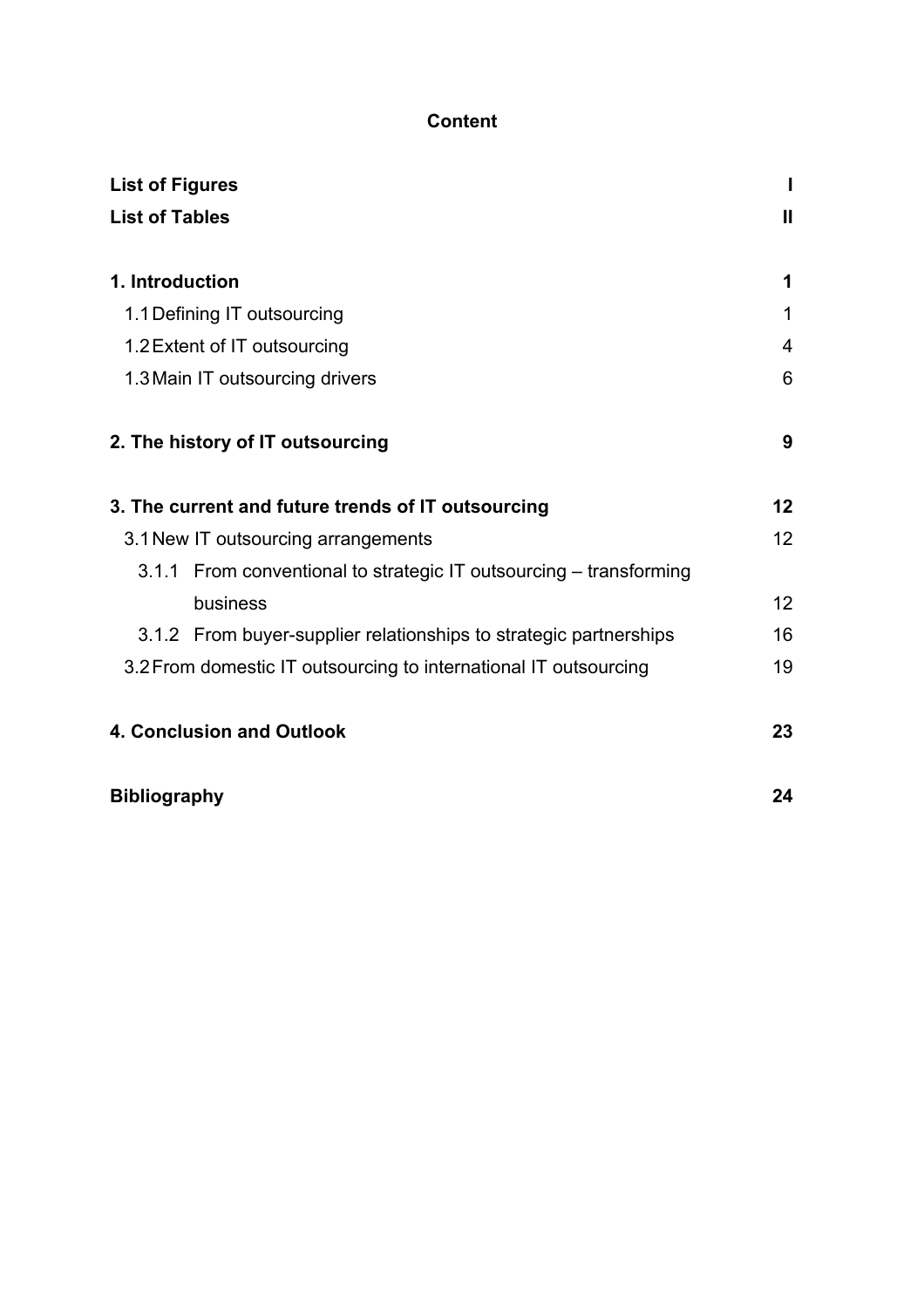# **List of Figures**

|           | Figure 1: Main outsourcing types                                            | $\mathcal{P}$ |
|-----------|-----------------------------------------------------------------------------|---------------|
| Figure 2: | IT activities prevailingly outsourced                                       | 4             |
| Figure 3: | Extent of outsourcing in different sectors in Europe                        | 5             |
|           | Figure 4: The timeline of outsourced IT activities                          | 11            |
| Figure 5: | Achieving competitive advantage through collaboration                       | 18            |
|           | Figure 6: The connection of international IT outsourcing with IT offshoring | 20            |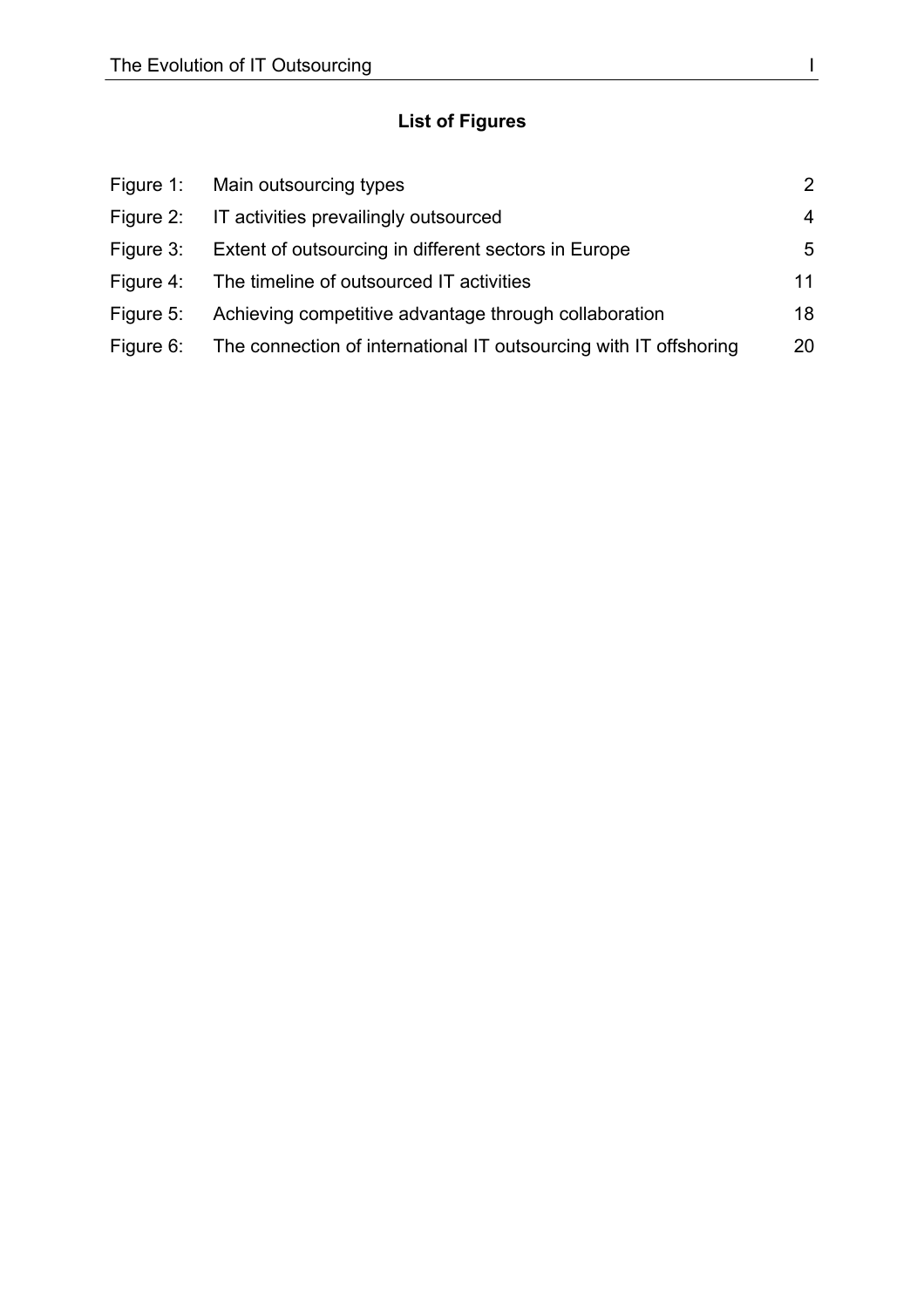# **List of Tables**

| Table 1: | Top 10 IT outsourcing deals in Europe in 1998 |  |
|----------|-----------------------------------------------|--|
|----------|-----------------------------------------------|--|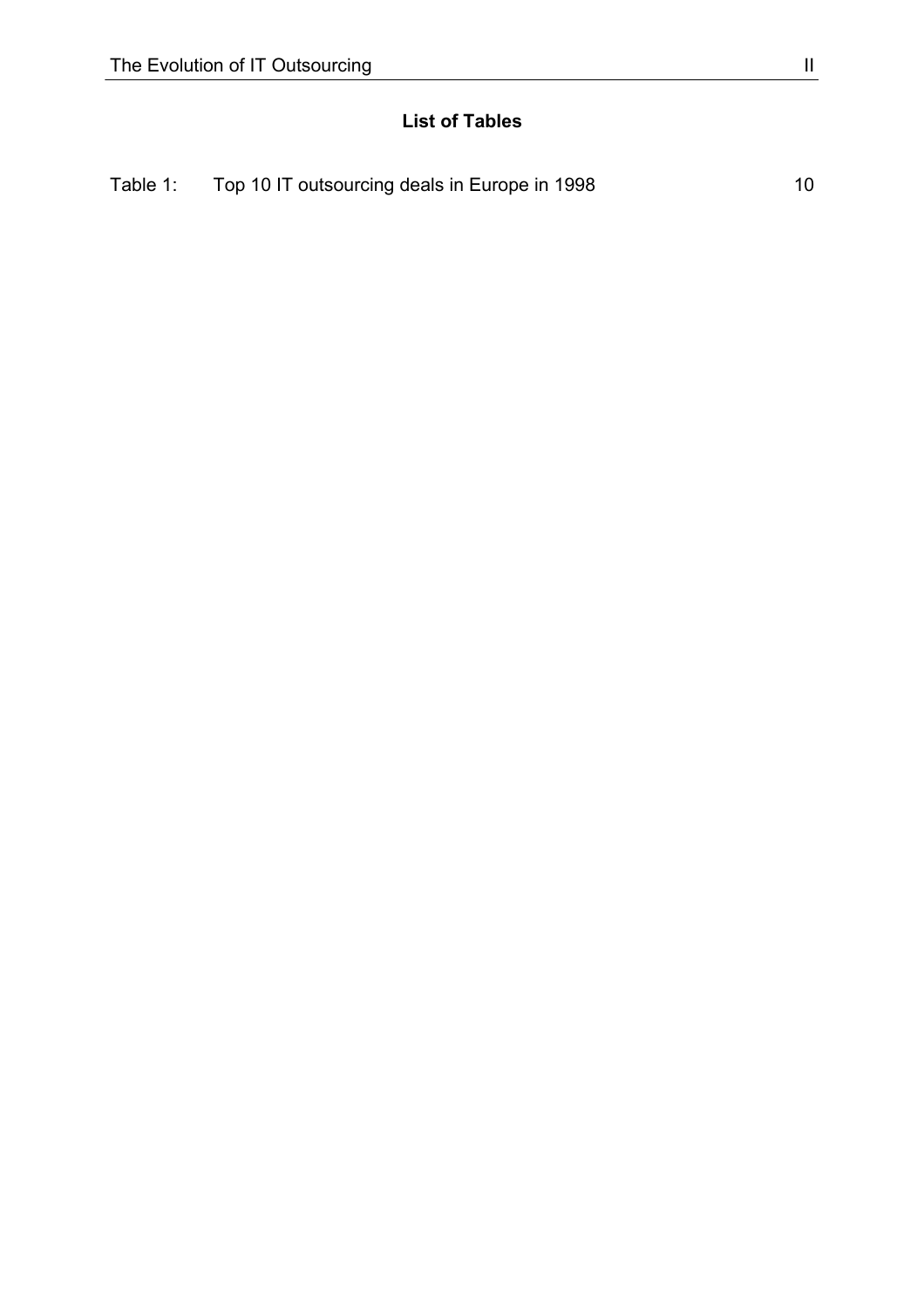#### **1. Introduction**

Outsourcing IT has become a top priority topic on executives' agendas since the 1970s. It started an outsourcing boom that now extends from single tasks to complex processes and which has considerably changed the structure of whole industries. This change will continue and IT outsourcing will remain to be a good predictor of where outsourcing in general is heading.

Reviewing academic literature as well as popular business press on outsourcing in general and IT outsourcing in particular, it becomes evident that much has been written and researched about this topic, as well as numerous studies conducted. Most studies though only concentrate on one specific aspect of IT outsourcing. This paper will be different. The aim is to give a broad overview over the whole topic by reviewing existing literature rather than concentrating on single issues in great detail. By doing so, readers shall be provided with what could be called an introduction to IT outsourcing. As such, the authors will analyze the history of IT outsourcing, discuss the main changes which have occurred over the years and point to the most significant future trends. But before all this is done, it is essential to provide the reader with a basic understanding about the topic.

#### **1.1 Defining IT-outsourcing**

Before analyzing in more detail what IT outsourcing is, we will first briefly address the question of what *outsourcing* generally stands for. Actually, the term itself is an artificial construction composed of the words "outside", "resource" and "using". It is usually defined as the transfer of tasks and services previously performed in-house to external vendors (Jenster and Pedersen 2000, p. 147; Hussey and Jenster 2003, p. 7), and is thus linked to the traditional make-or-buy problematic, i.e. the decision whether to purchase goods or services on the market or to provide them internally. As outsourcing usually externalizes activities, it leads to a reduction of a company's value chain activities (see for a description of the value chain concept, in particular Porter 1986, p. 62), paves the way to leaner organizational structures and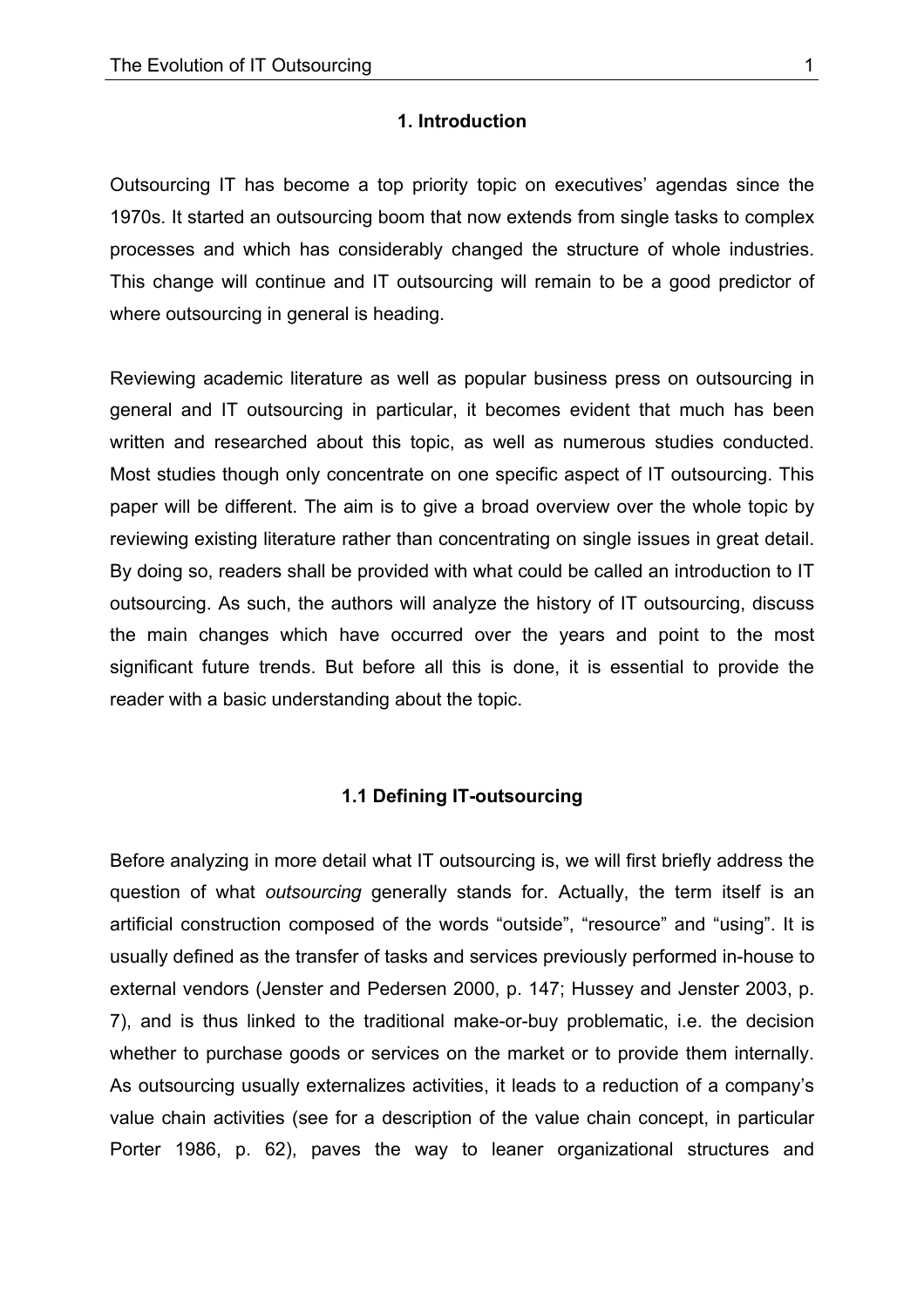consequently to an increase of the division of labor within and sometimes across economies.

Turning now to the more narrow field of IT outsourcing, most writers, such as Hormozi et al. (2003, p. 18) or Pfannenstein and Tsai (2004, p. 72), to name just a few, define IT outsourcing as turning over various IT activities to external vendors. One should, however, not make the mistake to equate IT outsourcing automatically with a traditional buyer-supplier relationship. This type of IT outsourcing is just one among many others. The main types of IT outsourcing can be seen in figure 1.

| External IT<br>provision | <b>External domestic</b><br>IT outsourcing | <b>External international</b><br>IT outsourcing |
|--------------------------|--------------------------------------------|-------------------------------------------------|
| Internal IT<br>provision | Internal domestic<br>IT provision          | Captive<br>IT outsourcing                       |
|                          | National                                   | International                                   |

Figure 1: Main outsourcing types

Source: Adapted from Schaaf 2004a, p. 3.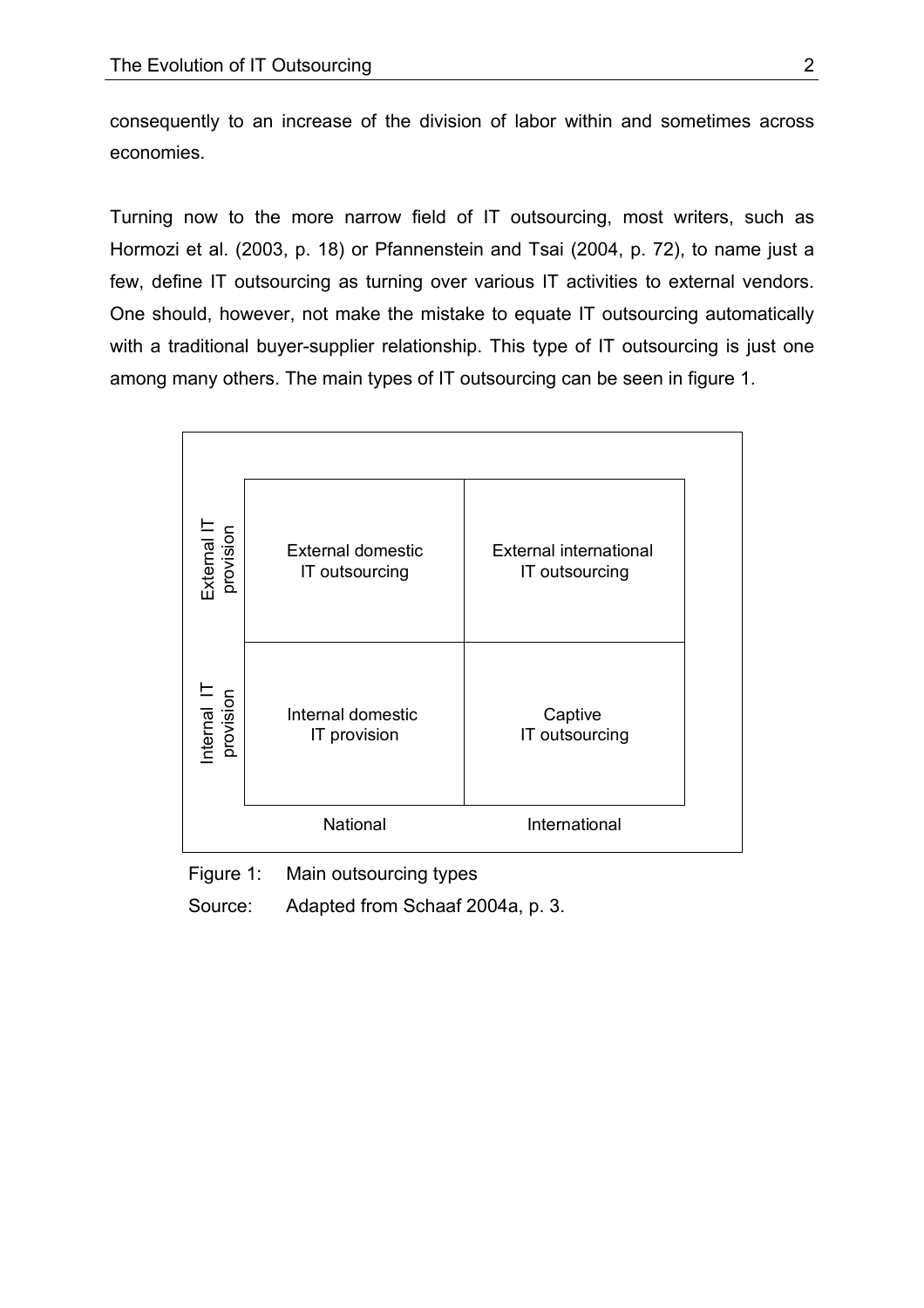Looking at these IT outsourcing types in more detail the following can be said:

- *External domestic IT outsourcing*: it can be regarded as the origin of IT outsourcing. Here, companies engage in an outsourcing relationship with a domestic IT provider. An example of such a relationship was Kodak's move to outsource its IT needs to IBM in 1989 (Hirschheim and Lacity 2000, p. 99).
- *External international IT outsourcing*: today, companies are no longer restricted to domestic IT outsourcing providers. The Internet and low communication costs provide the basis for transferring certain IT activities to almost any place on the globe. Now, international IT outsourcing relationships are able to exist where the IT provider is located thousands of miles away.
- *Internal domestic IT provision*: here, IT activities are not externalized but stay within the local organization. Some companies even pool the IT of all their units in so called *shared service centers*, i.e. independently working units responsible for the provision of IT services for the entire organization (see for a detailed introduction to the shared service center concept Hermes and Schwarz 2005). Perhaps the most prominent example in Germany in this context was debis Systemhaus, a former IT shared service center of Daimler Benz (Wißkirchen 1998, p. 145).
- *Captive IT outsourcing*: the difference to internal domestic IT provision is the locational aspect. Captive units are also part of the organization, but they usually take the forms of subsidiaries or joint ventures abroad (Schaaf 2004a, p. 3). Typical examples of this outsourcing type are the IT offshore subsidiaries of SAP or Siemens in Bangalore/India.

Thus, there is not only one single IT outsourcing type. IT outsourcing is heterogeneous and can take various forms, depending for example on the nature of the IT provider (external vs. internal) and the provider's location (national vs. international).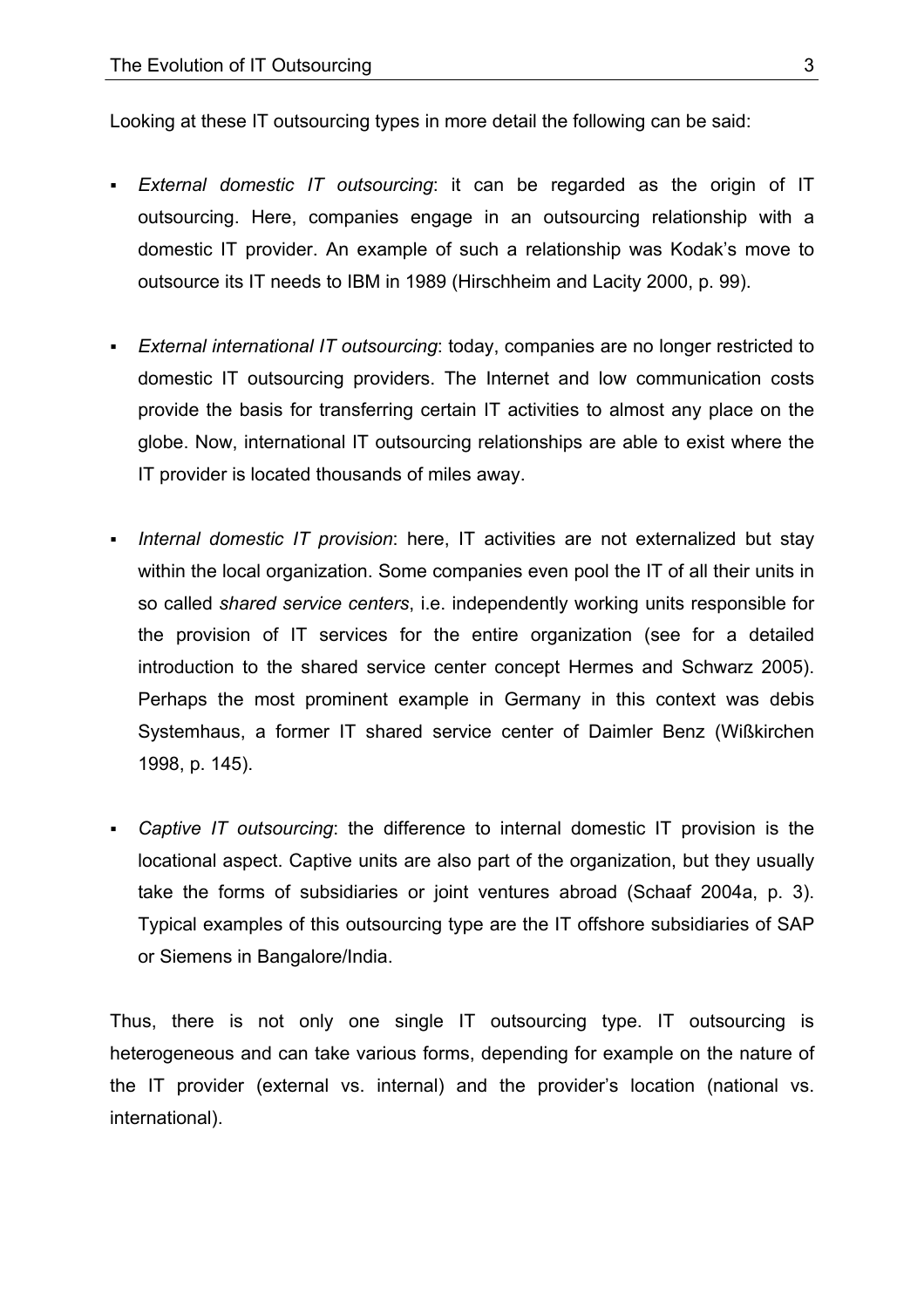### **1.2 Extent of IT outsourcing**

Today outsourcing affects nearly all organizational functions. However, IT is particularly affected as empirical studies show (Elmuti 2003, p. 36). This is probably the case because IT is not just a function such as marketing or accounting. It has become rather a cross-functional activity, which satisfies the organizational hard- and software needs. As numerous IT programs are nowadays highly standardized and as the widespread opinion exists that IT activities are not core activities, at least not for most organizations (King 2004, p. 83), it is argued that such non-core activities should be strategically outsourced (Quinn and Hilmer 1994, p. 43). Figure 2 shows which activities are prevailingly affected in this context.



Figure 2: IT activities prevailingly outsourced<sup>1</sup> Source: Barthélemy 2001, p. 62.

Outsourcing such activities is believed to allow companies to focus all its resources on core competencies, the basis of competitive advantage. It is hardly surprising then that IT outsourcing has become particularly popular in recent years.

Analyzing the literature further, the conclusion can be made that the extent of IT outsourcing varies considerably from country to country on the one hand and across different sectors of a national economy on the other. Pointing to national economies

<sup>1</sup>  $1$  Figures are based on a sample of 50 companies. Multiple answers were possible.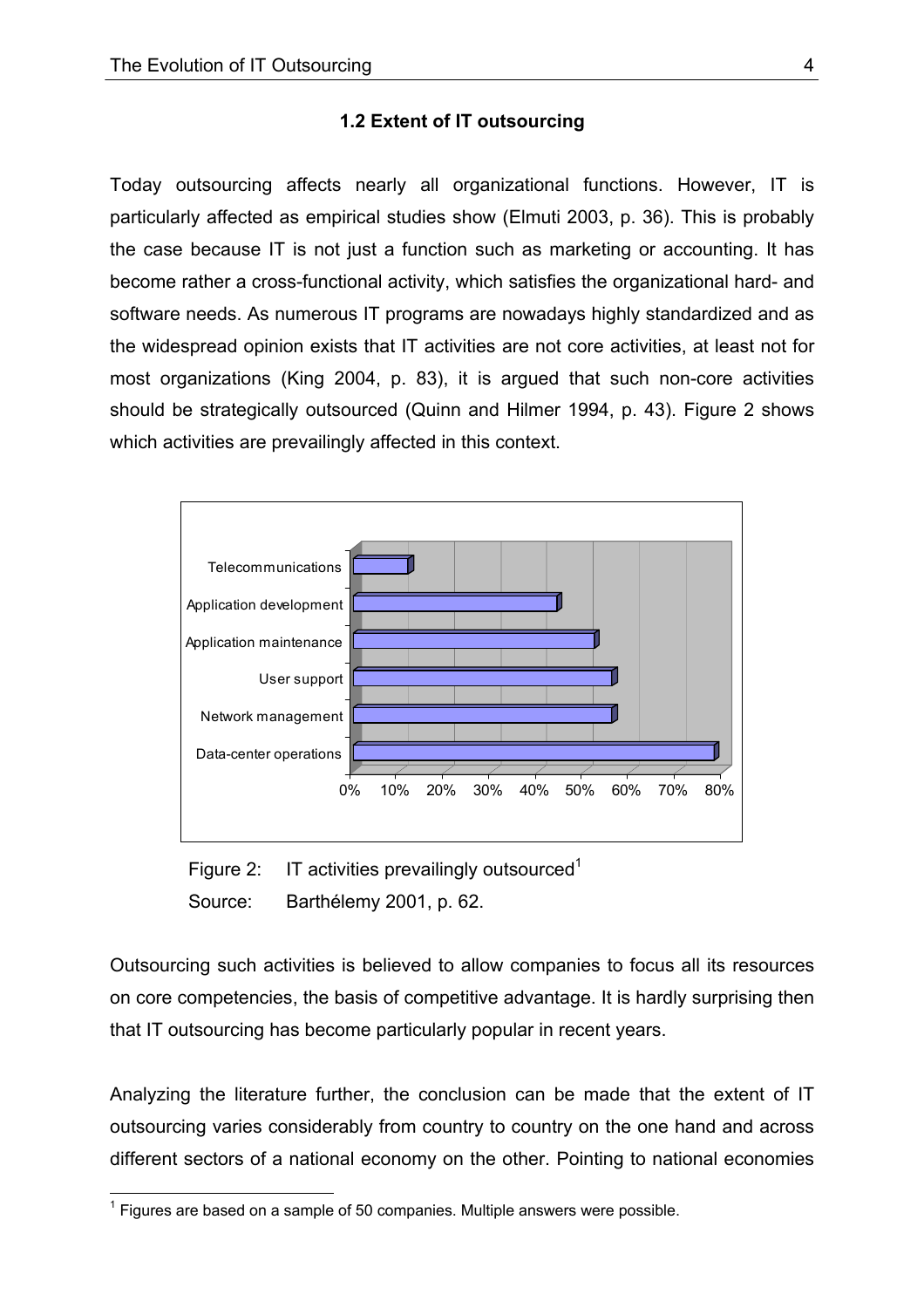first and comparing, for example, the extent of the German IT outsourcing market volume with the US IT outsourcing market volume, it has been found that Germany's volume was about € 10 bn in 2003. In 2008, it is expected to reach  $∈ 17$  bn. This is already a considerable size within Europe as Europe had a total IT outsourcing market volume worth  $\epsilon$  45 bn in 2003. This number is likely to increase to  $\epsilon$  100 bn in 2008. However, compared to the US market German IT outsourcing activities are low. The US accounted for  $€$  54 bn only in IT offshoring in 2003, which is a just fraction of total US IT outsourcing spending (Allweyer et al. 2004, p. 10).

Secondly, when looking at different sectors of an economy the extent of IT outsourcing varies considerably. Most outsourcing takes place in financial services, followed by manufacturing and governmental institutions. An overview of the development of outsourcing in different sectors in Europe is shown in figure 3.



Figure 3: Extent of outsourcing in different sectors in Europe Source: Diemer 1998, p. 74.

The figures show that outsourcing has grown significantly from 1996 to 2001. They also highlight that all major sectors are involved in outsourcing, although financial services stand out. In 2002, the whole financial services industry alone signed contracts with external IT vendors worth US-\$ 33 bn (Allweyer et al. 2004, p. 4). A main reason for the dominance of this industry lies in their IT budgets. Relatively speaking, the financial services industry has the largest IT budgets of all industries. This is necessary to support their heavy IT dependent processes. By strategically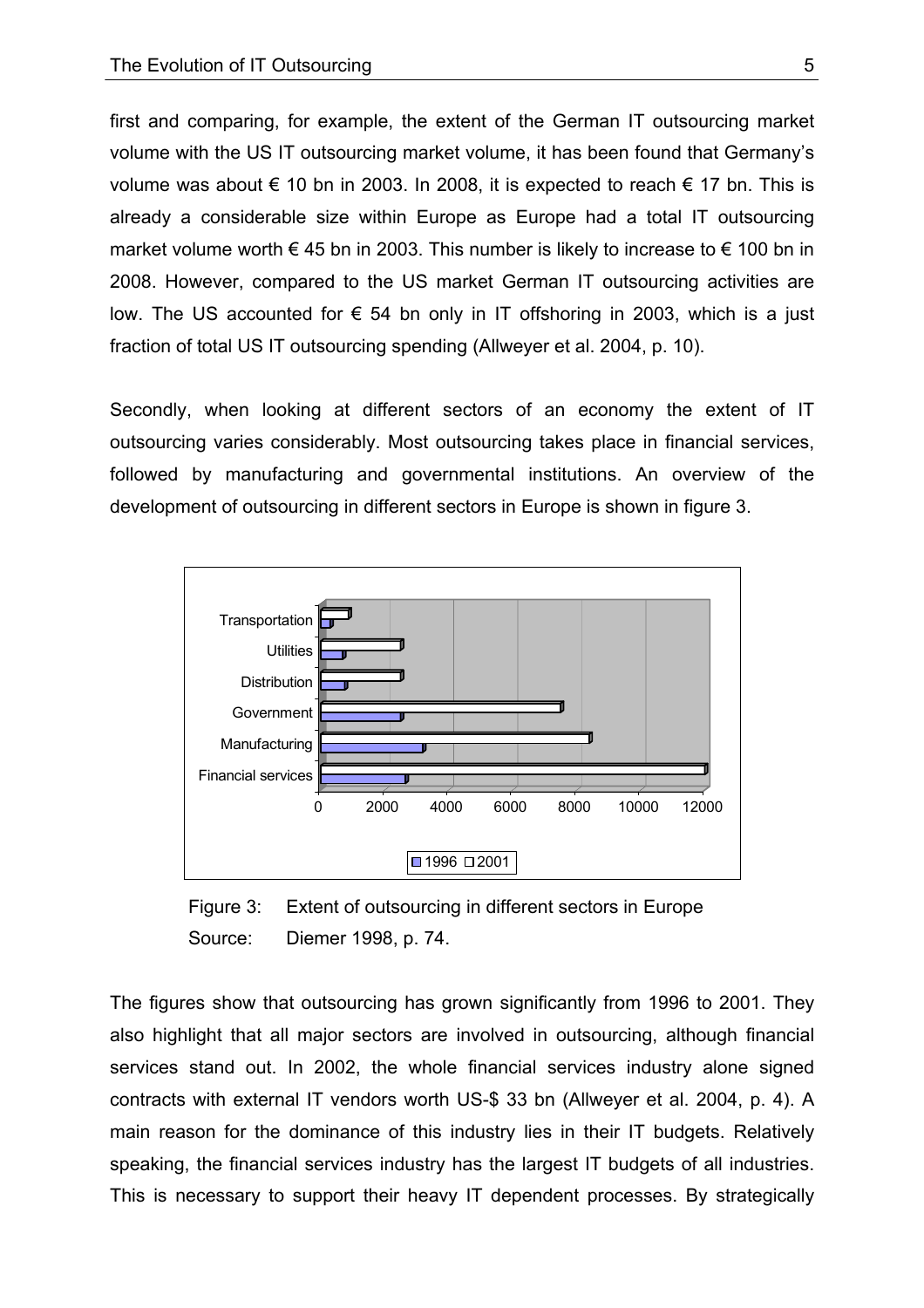sourcing out part of these processes overall cost savings of 8% to 12% seem possible (Schaaf 2004b, p. 3). It is therefore not surprising that especially this industry is also a pioneer when it comes to the more risky, but also potentially more lucrative, IT outsourcing strategies, such as IT offshoring, which can offer even greater cost reduction. This topic will later be discussed in more detail in section 3.3. But before this is done, we will next address the question which factors actually drive IT outsourcing in general.

#### **1.3 Main IT outsourcing drivers**

That today's IT outsourcing market has a considerable size was shown in the last section. The growing importance of IT outsourcing and the increasing interest in the subject area might be seen as one reason why some companies decide to outsource some IT activities or whole processes themselves now. But the main forces – or "drivers" as they are sometimes called – that lead to further outsourcing growth have not been explained yet. Hence, this section will provide a brief literature summary of the main drivers that force companies to reshape their current organizational structure by undergoing IT outsourcing.

When analysing the rather diverse literature on outsourcing and IT outsourcing a large variety of multiple drivers can be identified. These drivers can be broadly classified into two categories:

1. The first includes drivers emerging from the business environment. Hence, these forces are 'external' to a firm and thus can hardly be controlled: in particular, (discontinuous) changes in the business environment, which manifest themselves in shortening product life cycles and intensifying competition are mentioned (Jenster and Pedersen 2000, p. 149; Wurl and Lanzanowski 2002, p. 1542). Relating this to the context of IT, it can be pointed out that life cycles of most hard- and software products have drastically decreased due to rapid innovations, which are particularly the result of intense competition in the IT industry. This rivalry has been further spurred through forces of globalization. As a result, various researchers regard globalization as one major driver for outsourcing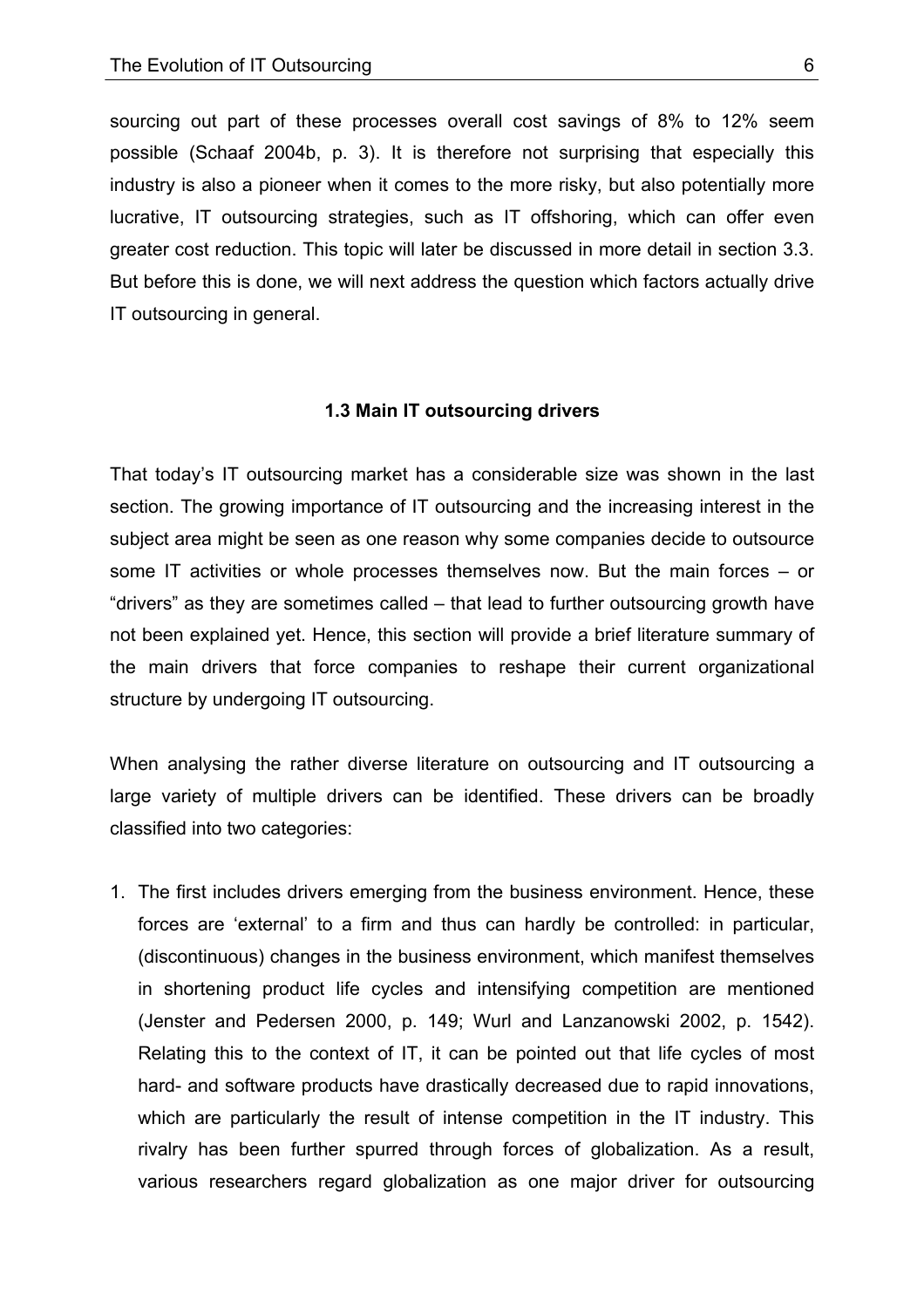(Jenster and Pedersen 2000, p. 149; Middlemiss 2003, p. 27). They come to the conclusion that increasingly demanding customers force companies to concentrate all their resources on their core business to add additional value to products or services offered. And as most IT services are by many companies regarded as non-strategic (King 2004, p. 83; Pfannenstein and Tsai 2004, p. 75), they do not belong to the value enhancing core business and are as such increasingly considered for outsourcing.

2. The second category of drivers can be regarded as 'internal' to a firm. Managers are generally able to meet the demands deriving from these drivers by re-shaping the organization. Many writers regard focusing on core competencies as one primary outsourcing driver (Deavers 1997; Wurl and Lanzanowski 2002, p. 1541; Heikkilä and Cordon 2002, p. 183). Wide agreement exists that focusing on core competencies drives outsourcing in general and IT outsourcing in particular. This focus is believed to bring with it various advantages such as enabling managers and staff to undistractedly focus on key priorities (Hussey and Jenster 2003, p. 10; Erber and Sayed-Ahmed 2005, p. 103), or re-focusing the company strategically on those areas where business opportunities can best be achieved (Winkelman *et al*. 1993). Furthermore, reaching sufficient economies of scale drives the IT outsourcing decision. They can be reached on the supplier's side, for instance, as a larger number of computer manufacturers outsource assembly to one supplier. This supplier is then able to work on full capacity and thus save costs which can be passed back to the buyer in form of lower prices (Heikkilä and Cordon 2002, p. 186). Buyers can experience the same cost reduction results if they solely focus on specific operations and outsource those whose capacity is too small. Last but not least, other drivers may lead to IT outsourcing. We will not further discuss those here as the aim of this section, showing that various drivers exist, has been reached. However, we want to mention them in order to emphasize that an overwhelming number of drivers can be identified in the literature. Among those are, for instance, scarcity of capital, lack of know-how, flexibility, time to market, and asset utilization (Heikkilä and Cordon 2002, pp. 185-186).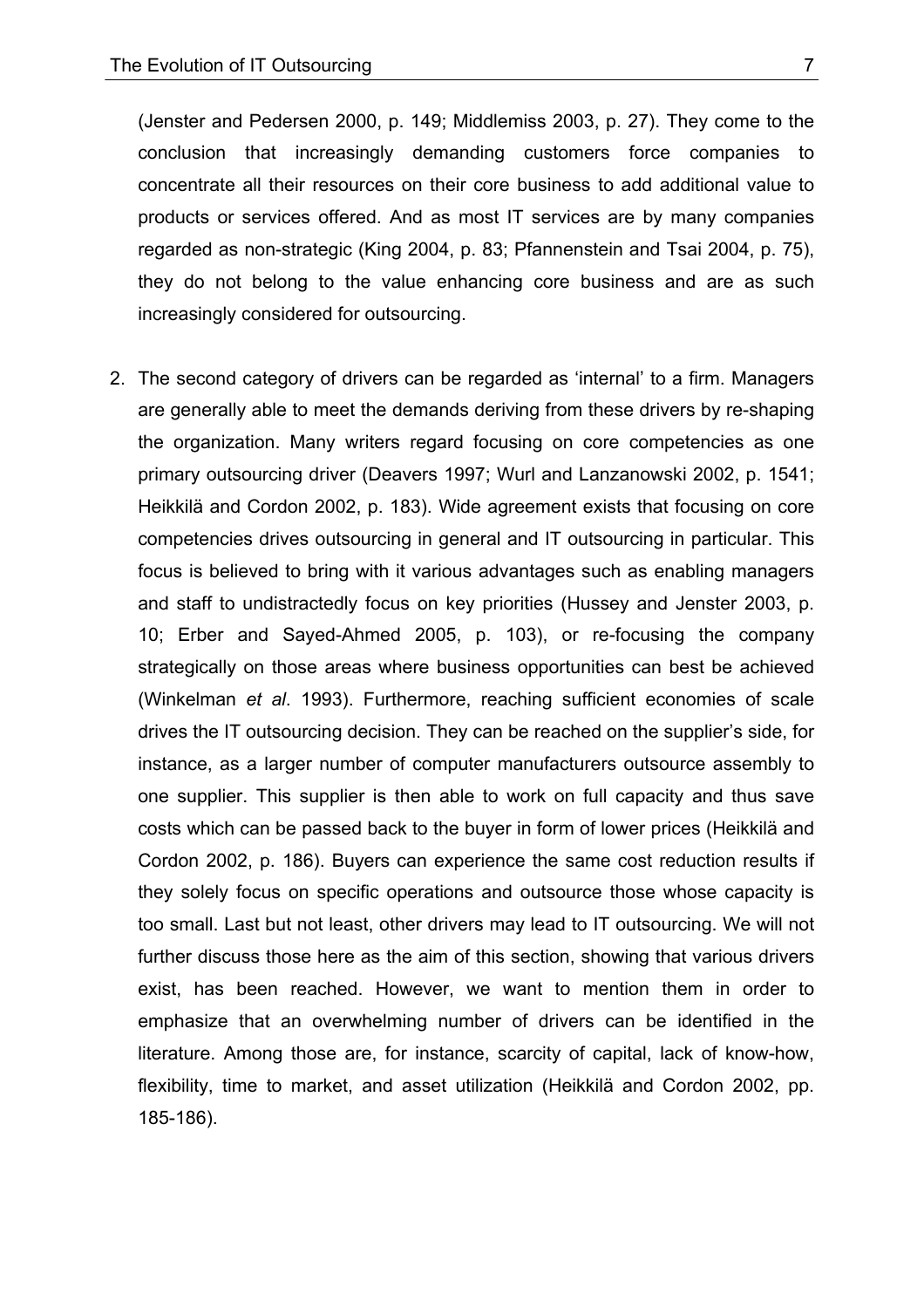Having looked now at some 'external' and 'internal' drivers, it can be concluded that changes in the business environment affects organizations in a way that the latter need to outsource IT activities in order to maintain or re-gain competitiveness.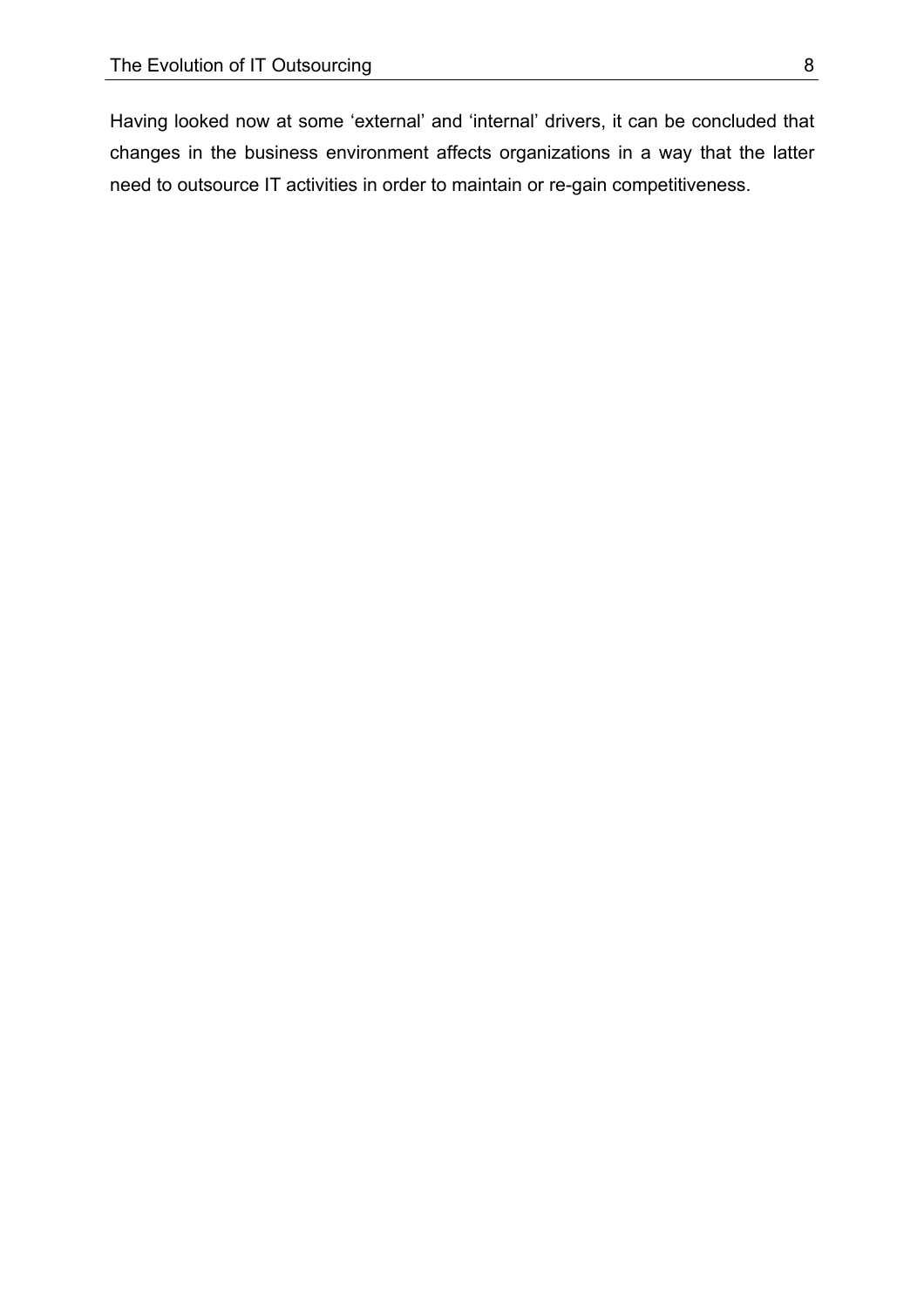### **2. The history of IT outsourcing**

The global IT outsourcing market has a considerable size, as it was shown in section 1.2. Its volume is expected to rise to over US-\$ 200 bn in 2005 (Willcocks et al. 2004, p. 7). This section will now investigate what and when IT outsourcing started, as well as presenting its most significant milestones till this day.

Some mark the start of IT outsourcing to the foundation of Ross Perot's Electronic Data Systems (EDS) (Erber and Sayed-Ahmed 2005, p. 101), probably the first company that can truly be called a professional IT outsourcing provider. It started by handling various data processing services for Frito-Lay and Blue Cross & Blue Shield in the 1960s (Lacity and Hirschheim 1993, p. 74). The deals' sizes between EDS and its customers were, however, considerably low. This changed significantly in the late 1980s. Back then, IT outsourcing really took off with Eastman Kodak's decision to outsource the majority of its IT operations to IBM in 1989. For many, this first megadeal marked the true starting point of IT outsourcing (Lacity et al. 1996, p. 13; Lacity and Willcocks 1998, p. 364; Hirschheim and Lacity 2000, p. 99). The importance of this deal is especially emphasized by Lacity and Hirschheim (1993 p. 76). They regard all following mega-deals in later times as "imitative behaviour" of Kodak's decision.

After Kodak's decision the way was paved for the rapid growth of IT outsourcing. It did not take long for other organizations, both private and public, to enter IT outsourcing relationships with external vendors. Among these have been, for instance, British Aerospace, British Petroleum, Canadian Post Office, Chase Manhattan Bank, Continental Airlines, Enron, General Dynamics, Inland Revenue, JP Morgan, Lufthansa, McDonell Douglas, South Australian Government, Swiss Bank, Xerox, or the Commonwealth Bank of Australia (Hirschheim and Lacity 2000, p. 99). This list of organizations shows as well that IT outsourcing was, soon after it took off, not limited to the US economy any more. It spread rather quickly across the globe and grew extensively in financial volume, too. As an example in this context, table 1 on the next page summarizes top IT outsourcing deals involving buyer and supplier organizations with different national backgrounds. It shows that IT outsourcing drives the division of work not just within but also between national economies.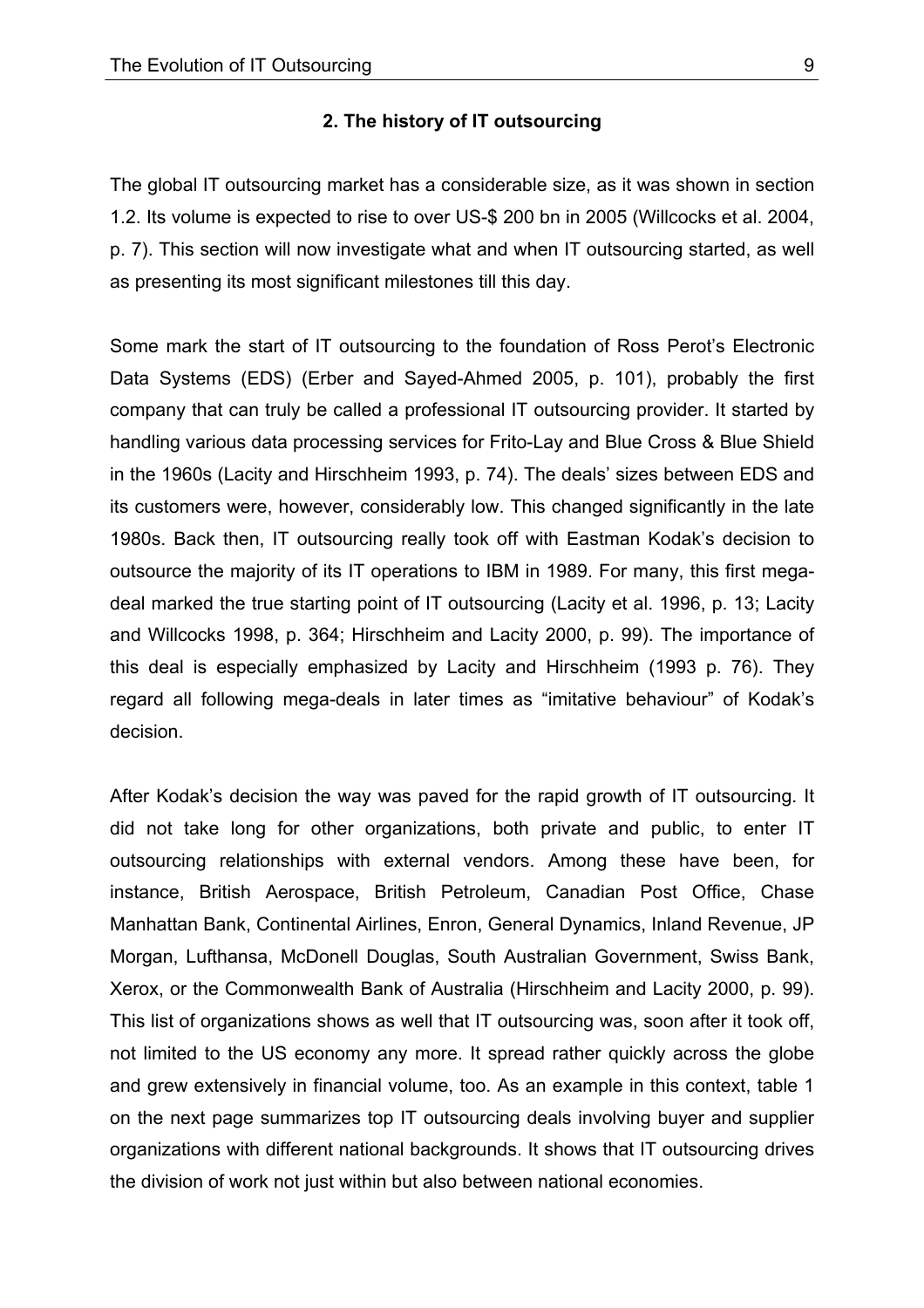| Lead company                                                         | <b>Client</b>                                | Country    | <b>Sector</b>    | <b>Value US-\$</b> |
|----------------------------------------------------------------------|----------------------------------------------|------------|------------------|--------------------|
| <b>IBM</b>                                                           | Cable & Wireless                             | UK/Ireland | Telecom          | 3 <sub>bn</sub>    |
| TranSystems<br>consortium: IDS,<br>Cubic Corp., ICL<br>and WS Atkins | London Transport                             | <b>UK</b>  | Transport        | 1.6 <sub>bn</sub>  |
| Siemens                                                              | <b>National Savings</b>                      | <b>UK</b>  | Banking          | 1.5 <sub>bn</sub>  |
| <b>EDS</b>                                                           | Banka di Roma                                | Italy      | Banking          | 1.5 <sub>bn</sub>  |
| Sema Group                                                           | Department of<br>Social Services             | <b>UK</b>  | Local government | 500 m              |
| ICL                                                                  | Department of<br>Trade and Industry          | <b>UK</b>  | Government       | 330 m              |
| FI Group                                                             | First Banking<br>System, Bank of<br>Scotland | <b>UK</b>  | Banking          | 246 m              |
| <b>IBM</b>                                                           | IS Consortium<br>Caricentro                  | Italy      | Banking          | 235 m              |
| <b>IBM</b>                                                           | Equifax                                      | <b>UK</b>  | <b>Business</b>  | 220 m              |
| Siemens                                                              | Passport Agency                              | <b>UK</b>  | Government       | 220 m              |

Table 1: Top 10 IT outsourcing deals in Europe in 1998

Source: Kakabadse/Kakabadse 2000, p. 673.

What has changed soon after Kodak's outsourcing deal was not just the volume of IT outsourcing deals or its influence on other companies world-wide. What has changed, too, are the activities being transferred. In the 1960s, computers were bulky and expensive. Consequently, an internal provision often exceeded many companies' budgets, so they entered into contracts with service bureaus, system houses and other IT outsourcing vendors. The 1970s saw the rise of computer software. Companies started to increasingly rely on software, and standard application packages began to enter the market (Lee et al., 2003, pp. 84-85). Standard packages are, however, by definition, not customized to the sometimes very specific company needs. Software programmers were needed, but many organizations did not employ enough and the labour market supply was insufficient. Thus, contracts had to be signed with outsourcing providers who were able to program, implement, run and monitor software (Clott 2004, p. 157). Then, in the 1980s, IT started to be viewed by managers as a commodity, which led to an increase of outsourcing IT activities (Kakabadse and Kakabadse 2000, p. 677), or as Carr (2005, p. 68) refers to it, as a 'general-purpose technology' that can be purchased more cheaply on the market than being provided expensively in-house. Kodak's IT outsourcing decision in 1989 may be seen in line with this thinking. At this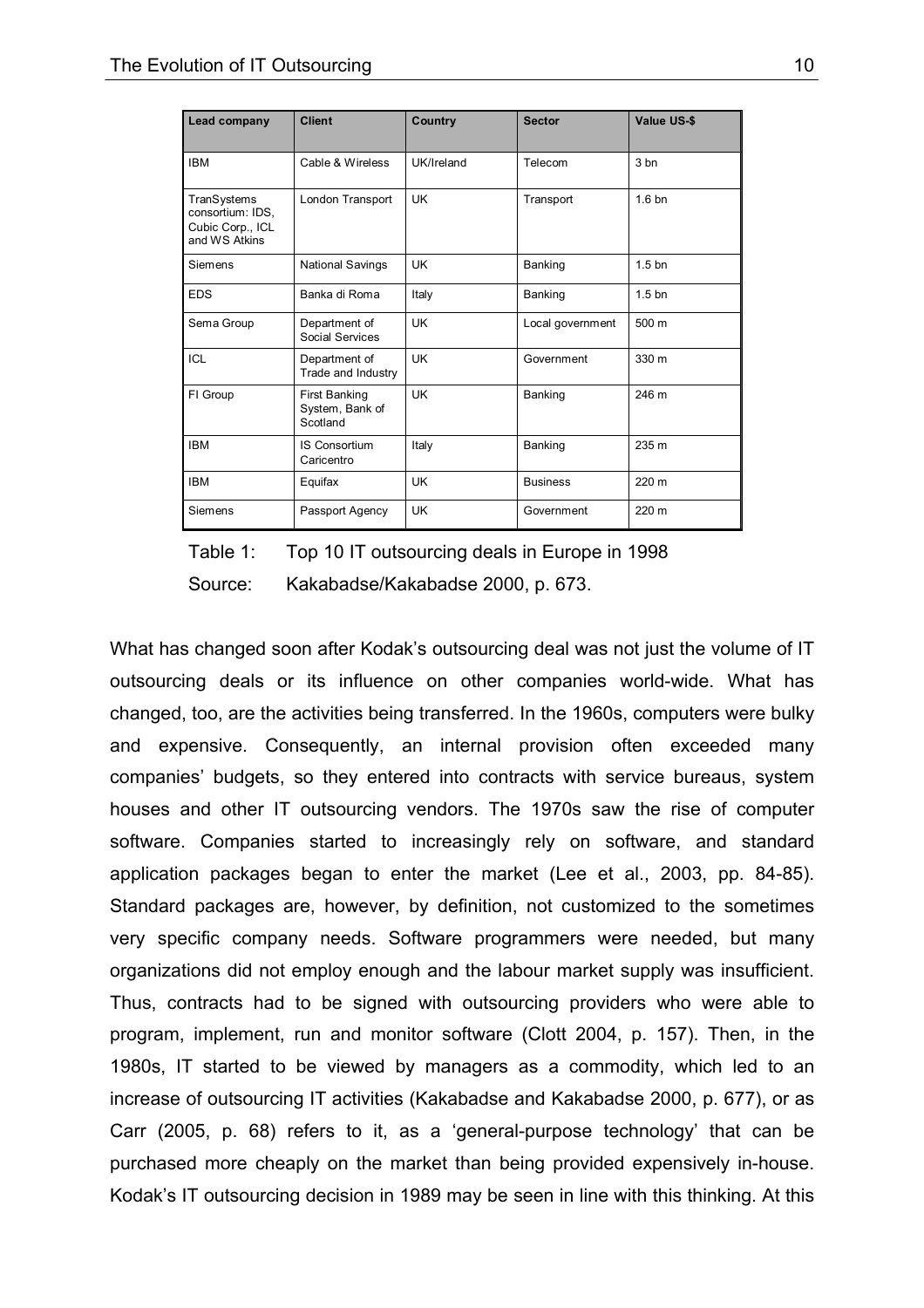time, IT outsourcing had already grown to a lucrative business and so the number of IT outsourcing providers rose and their level of expertise with it. These providers were soon able not just to provide contract programming or other highly specific services. They were able to provide the whole IT package for their customers at a quality and at a price that most companies could not match. This paved the way to *total solutions outsourcing* in the 1990s (Lee et al. 2003, p. 85). These aspects will be explained in detail in section 3.1 and 3.2.

As such, it can be concluded that IT outsourcing does not look back on a very long but very dynamic history, in which the activities being externalized changed immensely. The major milestones outlined here can be seen again in figure 4 below.



Figure 4: The timeline of outsourced IT activities Source: Lee et al. 2003, p. 84.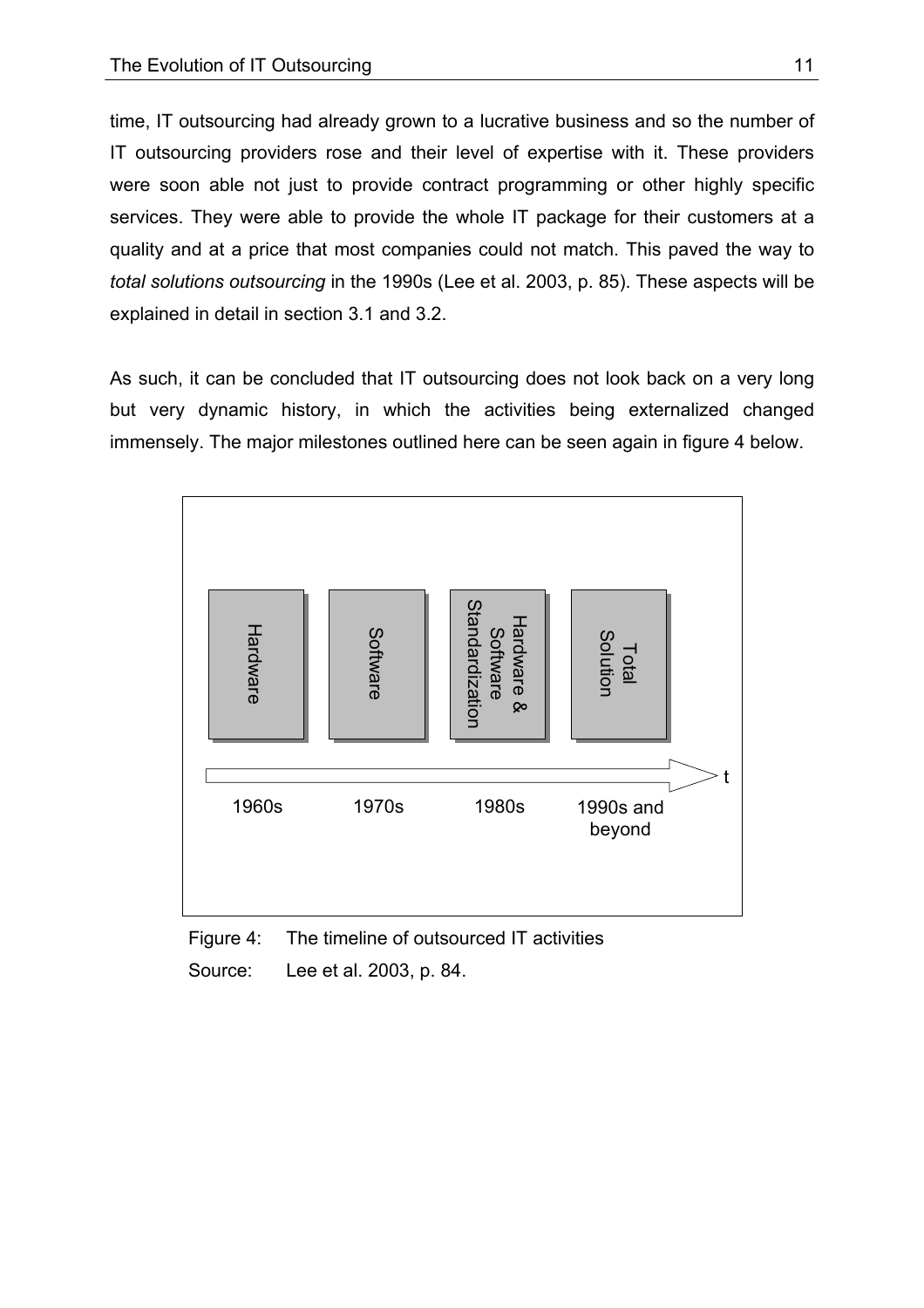#### **3. The current and future trends of IT outsourcing**

We have briefly outlined the history of IT outsourcing in the last section. Now, section 3 will build on these findings by looking more deeply into certain trends and by providing an outlook of the future. The authors are aware of the argument that more trends in IT outsourcing are discussed among academics, but will, however, given the dominance of certain trends in the literature, focus only on those, which seem to be particularly significant.

### **3.1 New IT outsourcing arrangements**

IT outsourcing arrangements have changed quite dramatically over the last couple of years. While some organisations still follow the traditional path of conventional outsourcing, many have begun to use IT outsourcing as a strategic tool to complement missing internal capabilities, to exploit the full business potential of new technologies, and to even achieve partial or complete business transformation. This development will be described in section 3.1.1 first. Section 3.1.2 will then focus particularly on the effects of this trend on IT outsourcing relationships.

# **3.1.1 From conventional to strategic IT outsourcing – transforming business**

In the early days of outsourcing, the focus was primarily on short-term cost reduction. Outsourcing was not much more than the traditional make-or-buy decision, i.e. the decision to provide certain goods or services internally or to purchase them on the market. This form of outsourcing is known as *conventional outsourcing*.

Limiting outsourcing to short-term cost cutting was then heavily criticised by several authors, especially from those, who followed the idea of *strategic outsourcing*. This idea has its roots in Quinn's and Hilmer's article of the same title in the Sloan Management Review in 1994, in which the two analysed how managers can achieve increased competitiveness and leverage their organisation's skills and resources.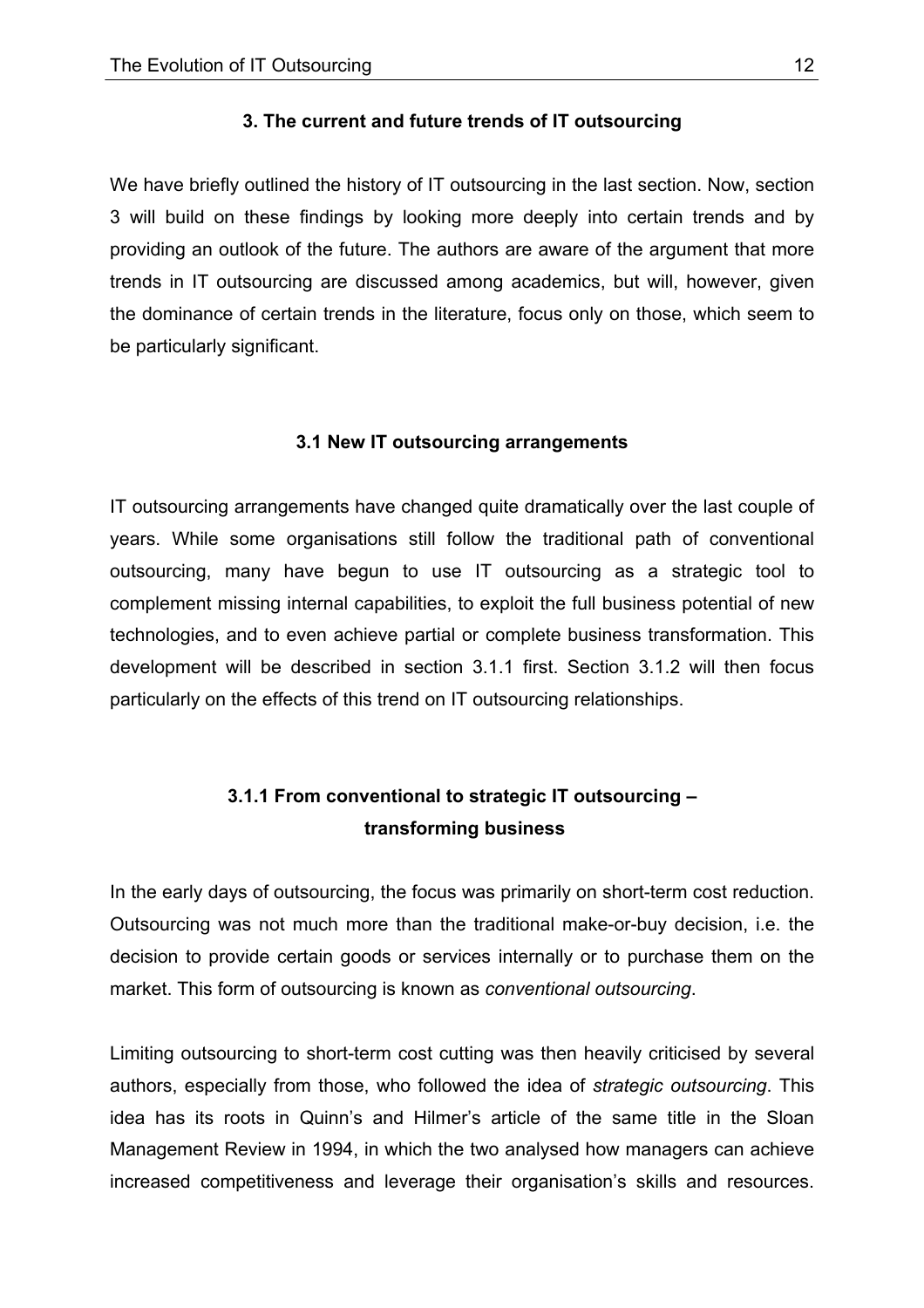The main message was that managers should concentrate their scarce resources on the company's core competencies and strategically outsource activities which are of no critical strategic need. It was argued that companies too often just consider shortterm cost reduction benefits of outsourcing, instead of decreasing long-term capital investments through strategic outsourcing.

Strategic outsourcing gained additional momentum after benchmarking Japanese with Western production and supply systems. Analysing this outsourcing paradigm shift, Kakabadse and Kakabadse speak of a "westernisation of the *kieretsu* model" (Kakabadse and Kakabadse 2000, p. 670) and capture several aspects of the new outsourcing paradigm. In addition to the above mentioned strategic benefits, they find an increasing focus on flatter organisational structures as well as strategic repositioning and higher value-creation to be new strategic outsourcing drivers (Kakabadse and Kakabadse 2000, pp. 708-715).

Despite these possibilities to achieve sustainable competitive advantage and business improvement through strategic outsourcing, it has to be said that strategic outsourcing is not overwhelmingly pursued. Various studies show that for the majority of organisations the main driver behind outsourcing decisions is still the focus on short-term cost reductions. Nevertheless, even these conventional cost considerations "have also been escalated to strategic levels of decision consideration" (Kakabadse and Kakabadse 2000, p. 673).

Instead of achieving more efficiency of just one single function at a time, outsourcing is now employed to redesign complete business processes and increase value across the whole value-chain. The so-called *business process outsourcing* (BPO) has turned out to be one of the most significant business trends and largest IT growth sectors in the last few years (Willcocks et al. 2004, p. 7).

A step that goes even further than BPO, and a term which has recently repeatedly appeared in literature, is *transformational outsourcing*. An emerging practice, transformational outsourcing aims to facilitate major and rapid organisational change, to enable the launch of new strategies and to reshape organisational boundaries (Linder 2004a, p. 52). Transformational outsourcing should be considered for radical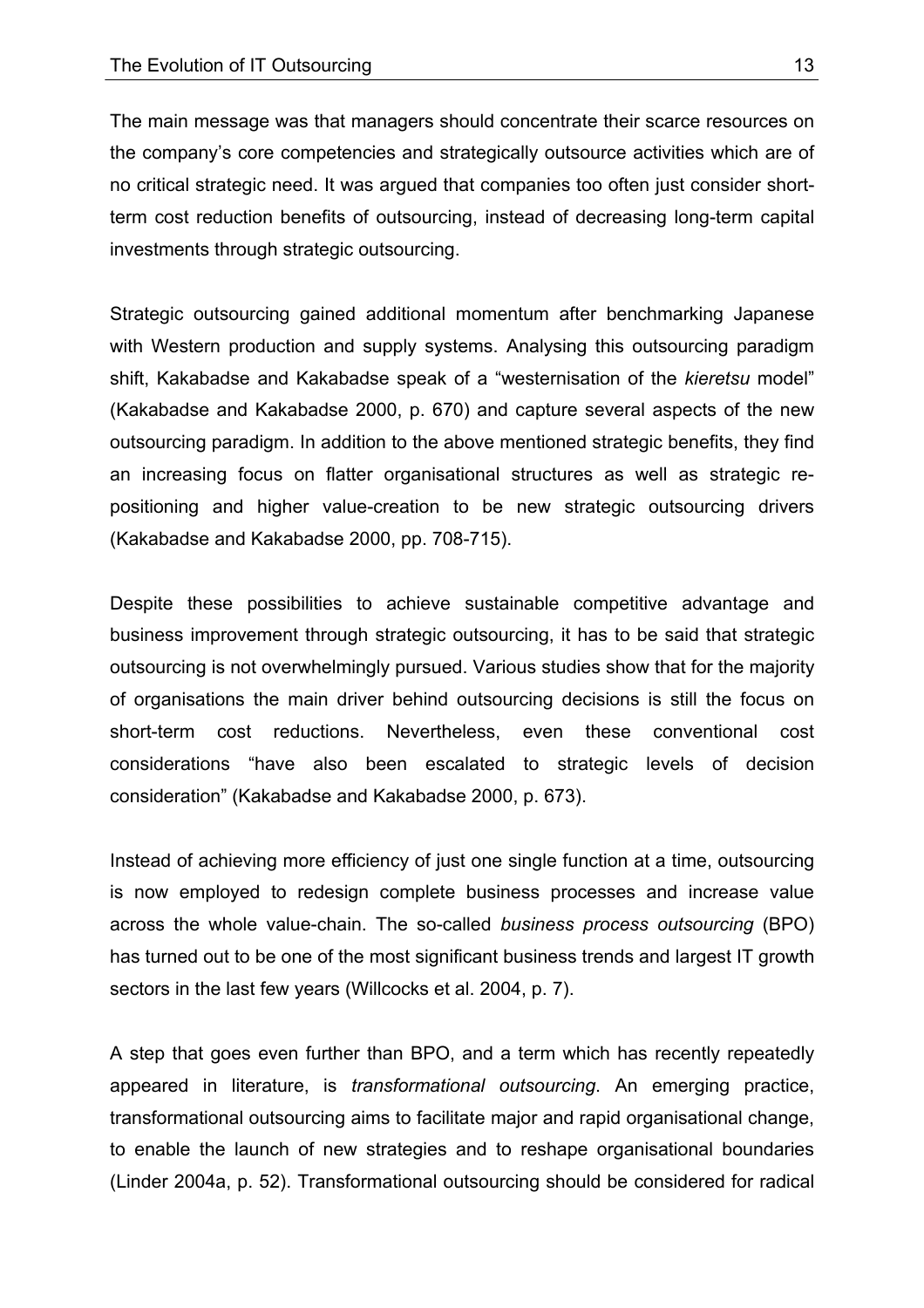renewal of critical processes and functions as well as for achieving crucial improvements in under-performing activities, for communicating and executing organisational change or for being able to pioneer new products and innovations to markets rapidly (Linder 2004b, pp. 26-29). Accordingly, transformational outsourcing can be considered a further development of the strategic outsourcing idea.

Having briefly outlined the shift from conventional to strategic respectively transformational outsourcing in general, we will now explain how this shift has changed the field of IT in particular.

Traditional considerations of IT outsourcing view IT components as an extensive overhead cost burden. In most organisations IT activities were just seen as non-core commodities and not critical for business success for a long time (Hirschheim et al. 2004, pp. 104-105). IT outsourcing was therefore more common in industries where IT did not constitute a core competence and competitive advantage (Lacity and Willcocks 2001, pp. 314-315). With the growing importance of information and communication technologies though, many organisations have realized the critical role that IT nowadays plays for business success and the potential it carries to achieve strategic goals (DiRomualdo and Gurbaxani 1998, p. 69). As IT now pervades nearly all business functions and activities of the value-chain, it cannot be regarded as a commodity any longer, but must be managed as a strategic driver that can generate long-term benefits and create sustainable competitive advantage (Zhu et al. 2001, p. 373). Hormozi et al. (2003, p. 19) write: "IT is a strategic resource if it differentiates the positioning of an organisation and adds business value".

This increasingly strategic importance that IT has gained for many organisations has given IT outsourcing a new direction. The focus here has also, as already described above, shifted from outsourcing IT in order to reduce costs, to forms were strategically sourcing out IT creates competitive advantage and fully exploits benefits of IT (DiRomualdo and Gurbaxani 1998, pp. 67-68). Emphasis has moved from contracting out IT hardware and IT facilities towards intellectual based forms of outsourcing, to complement missing internal capabilities and skills, to realize possible benefits of new IT, and to gain access to knowledge and innovation of "best of breed" suppliers (DiRomualdo and Gurbaxani 1998, pp. 68-71; Quinn 1999, p. 9; Quinn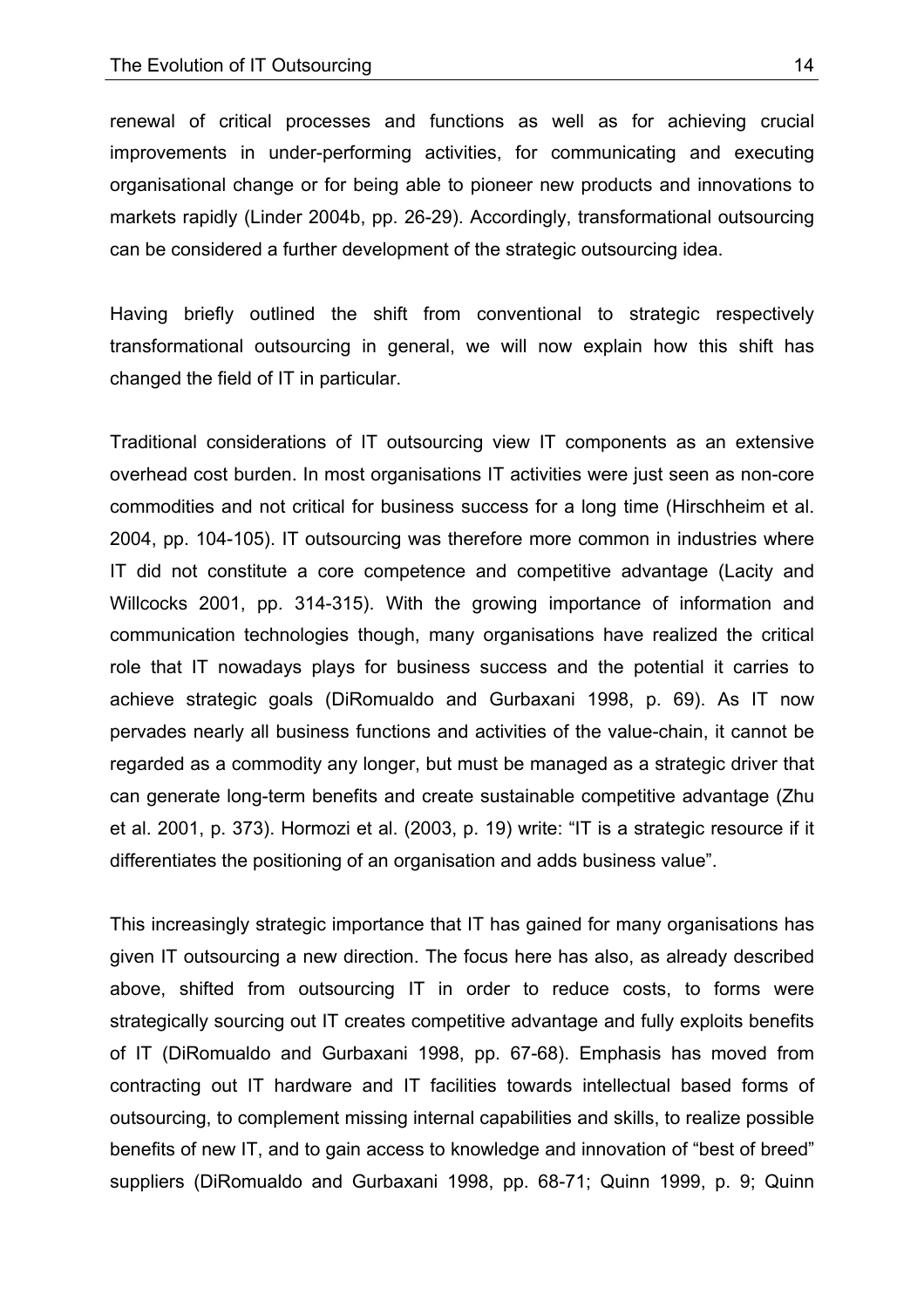2000, pp. 13-14). In such an approach, IT outsourcing also plays the role of a 'technology catalyst' to strengthen resources and flexibility, to focus organisational direction, and to re-focus business-critical activities, while the outsourcing provider supports routine IT operations (Lacity and Willcocks 2001, p. 317; Willcocks et al. 2004, p. 10). Strategic IT outsourcing is also implemented in a way to either break through radical innovations or to "innovate processes, skills and technology, while mediating financial risk to achieve competitive advantage" (Lacity and Willcocks 2001, p. 318).

In their research, DiRomualdo and Gurbaxani (1998, pp. 67-79) found three strategic intents for IT outsourcing, which go beyond the conventional cost reduction and efficiency improvement objectives:

- 1. *Information system improvement* ultimately aims to transform IT resources and skills to improve existing IT systems through accessing external capabilities – especially as the maturing IT outsourcing market offers more sophisticated solutions.
- 2. *Strategic business impact* is applied to achieve critical improvement of business performance by better aligning IT to business processes and objectives.
- 3. *Commercial exploitation* "aims to improve the return on IT investment by generating new revenue and profit or by offsetting costs" (DiRomualdo and Gurbaxani 1998, p. 76).

In addition, in an environment of growing global competition and increasing uncertainty, strategically outsourcing IT can enhance flexibility in a rapidly changing marketplace and act as a differentiator to competition. To offer such a strategic advantage over competitors though, "outsourcing must be a distinctive feature of specific firms in an industry" (Quélin and Duhamel 2003, p. 648). Otherwise firms in the same industry which select outsourcing as a solution would reduce or eliminate their competitive advantage. On another level, IT outsourcing is increasingly used to add or augment business value through re-shaping organisational boundaries and business transformation (Kakabadse and Kakabadse 2000, p. 709).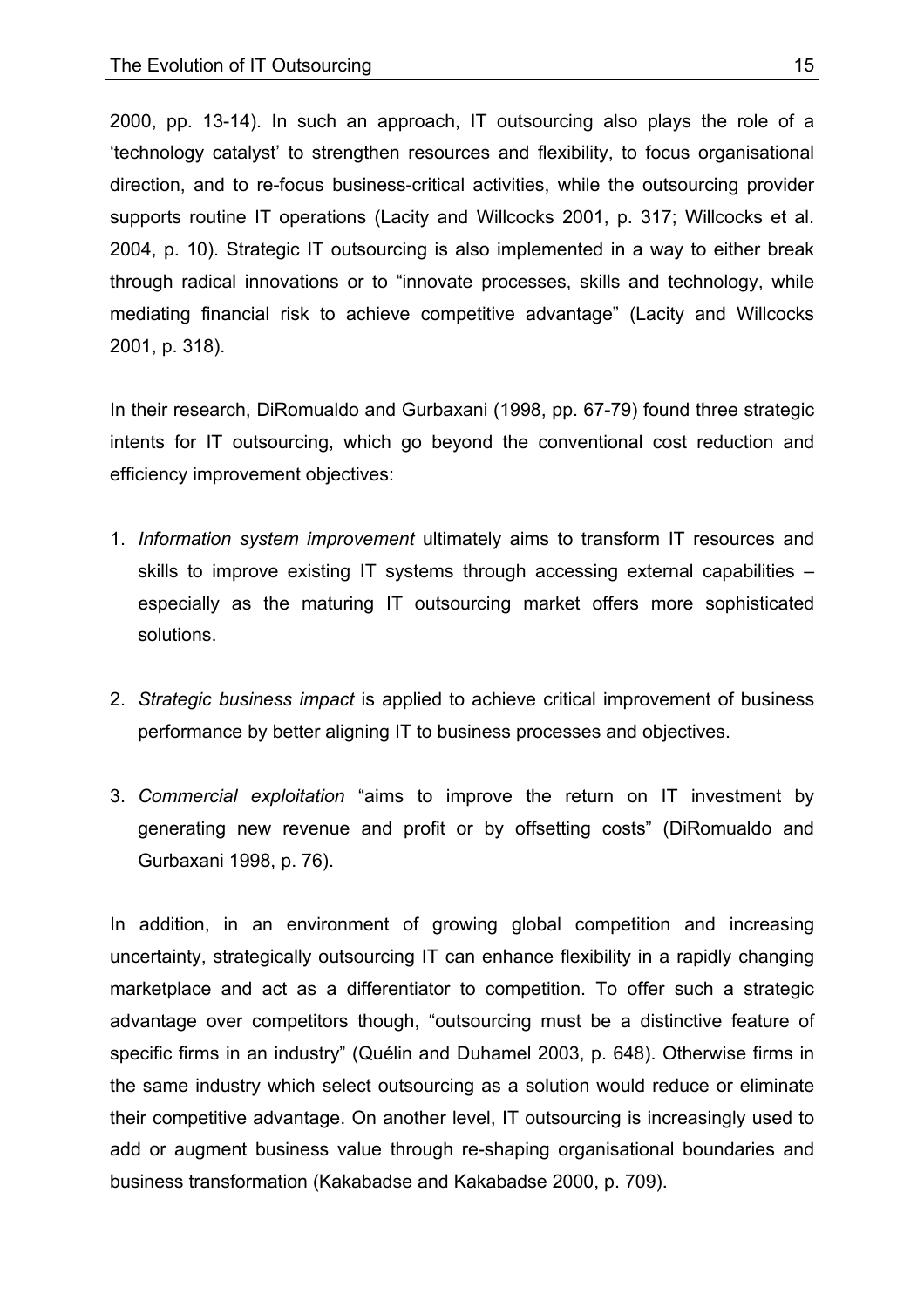On the basis of what has been said so far, it can be concluded that the general shift in outsourcing has spilled over to the field of IT outsourcing. This shift has led to a further development of IT outsourcing towards an increasing strategic orientation offering enhanced competitive advantage. However, before ending this section, we think it is important to say that realizing the potentials strategic IT outsourcing seems to offer is by no means an easy task. For instance, the traditional view as well as the strategic perspective on IT outsourcing both argue to keep core activities in-house and source out those which are non-core to business. But already the basic task of defining what is core, non-core or core-close often imposes barriers on the outsourcing decision. Hence, the major challenge of strategic IT outsourcing is to determine which activities actually constitute the strategic advantage over competitors.

#### **3.1.2 From buyer-supplier relationships to strategic partnerships**

The changing structure of the IT outsourcing market and the continuously developing business models have had a significant influence on the type of outsourcing relationships. For example, many organisations have outsourced their customer relationship management services, which are highly sensitive sources of competitive advantage and require providers who know how to handle such services. In particular, the growing complexity of IT and of IT outsourcing processes, as well as increasingly sophisticated customers, require a different approach to establishing and managing IT outsourcing relationships. While traditional short-term arm's length contracts will continue to exist, various new forms of outsourcing arrangements have emerged, depending on the nature of the product exchange or the competitive situation in the market place. The leveraging of IT outsourcing to a strategic, transformational level and the various types of such new "configurational arrangements" (Kakabadse and Kakabadse 2000, p. 683) of IT outsourcing require different, more advanced forms of organisational arrangements and alliances, such as multiple vendor contracts, joint ventures or shared services. DiRomualdo and Gurbaxani (1998, p. 68) write that organisations which are outsourcing IT for strategic, not tactical benefits "are pursuing entirely new roles for IT outsourcing and pioneering new paths for IT outsourcing relationships". Emphasis has shifted towards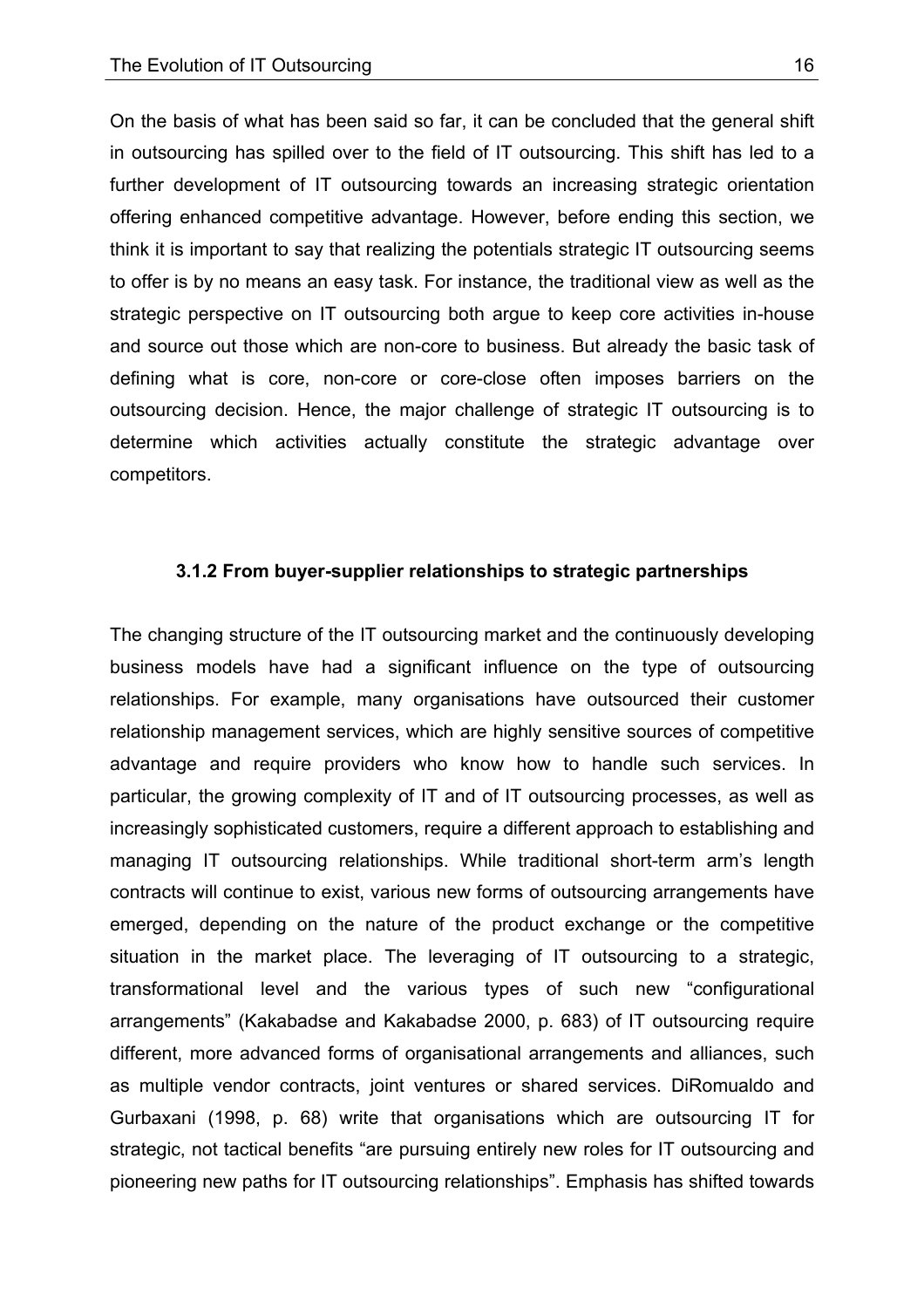closer interaction between outsourcer and provider as organisations engage in network partnerships with multiple suppliers, each of which is best-in-class for the respective outsourced function and where one vendor often takes on the role as the coordinating prime contractor (DiRomualdo and Gurbaxani 1998, pp. 70, 71; Kakabadse and Kakabadse 2000, p. 677; Lacity and Willcocks 2001, p. 3).

The focus of this 'new' form of outsourcing lies on long-term strategic partnerships and alliances where risks<sup>2</sup> and rewards are shared, and where vendors can expect long-term revenues and are thus willing to invest in innovation, which will in the end benefit the client (Hirschheim et al. 2004, p. 106). Such alliances must be in line with the strategic intent of the outsourcing arrangement (DiRomualdo and Gurbaxani 1998, p. 69) and require trust, integrity and credibility for success (Hormozi et al. 2003, p. 19). Hence, the quality aspect of such relationships and their successful management has been gaining increased attention in literature and practice for some time now (Kakabadse and Kakabadse 2000, p. 683). Quinn (2000, p. 13) adds in this context: "Strategic management of outsourcing is perhaps the most powerful tool in management". To some extent, these partnerships could be seen as a compromise between vertical integration and market exchange. On the other hand though, real partnerships are not just a mixture between those two extremes, but are characterized by closer, more intimate bonds (Mohr and Spekman 1994, p. 140). They are "a relatively new concept of how relationships (...) can be formed, such that the relationship itself, and especially the trust engendered within it, effectively substitute for the ownership of assets" (Slack and Lewis 2001, p. 180) and can be defined as "purposive strategic relationships between independent firms who share compatible goals, strive for mutual benefit, and acknowledge a high level of mutual interdependence". These new types of relationships are an investment which tie outsourcer and provider together and determine a fit which makes it more beneficial to stay with this partner than to continuously having to establish new connections (Mohr and Spekman 1994, p. 135). Building such collaborative arrangements not only facilitates investment and innovation or accelerates critical reaction time, but enables rapid organisational change that can lead to competitive advantage as shown in figure 5 on the next page.

 $\overline{a}$ 

 $2$  On IT outsourcing risks see, for example, Earl 1996, pp. 26-32.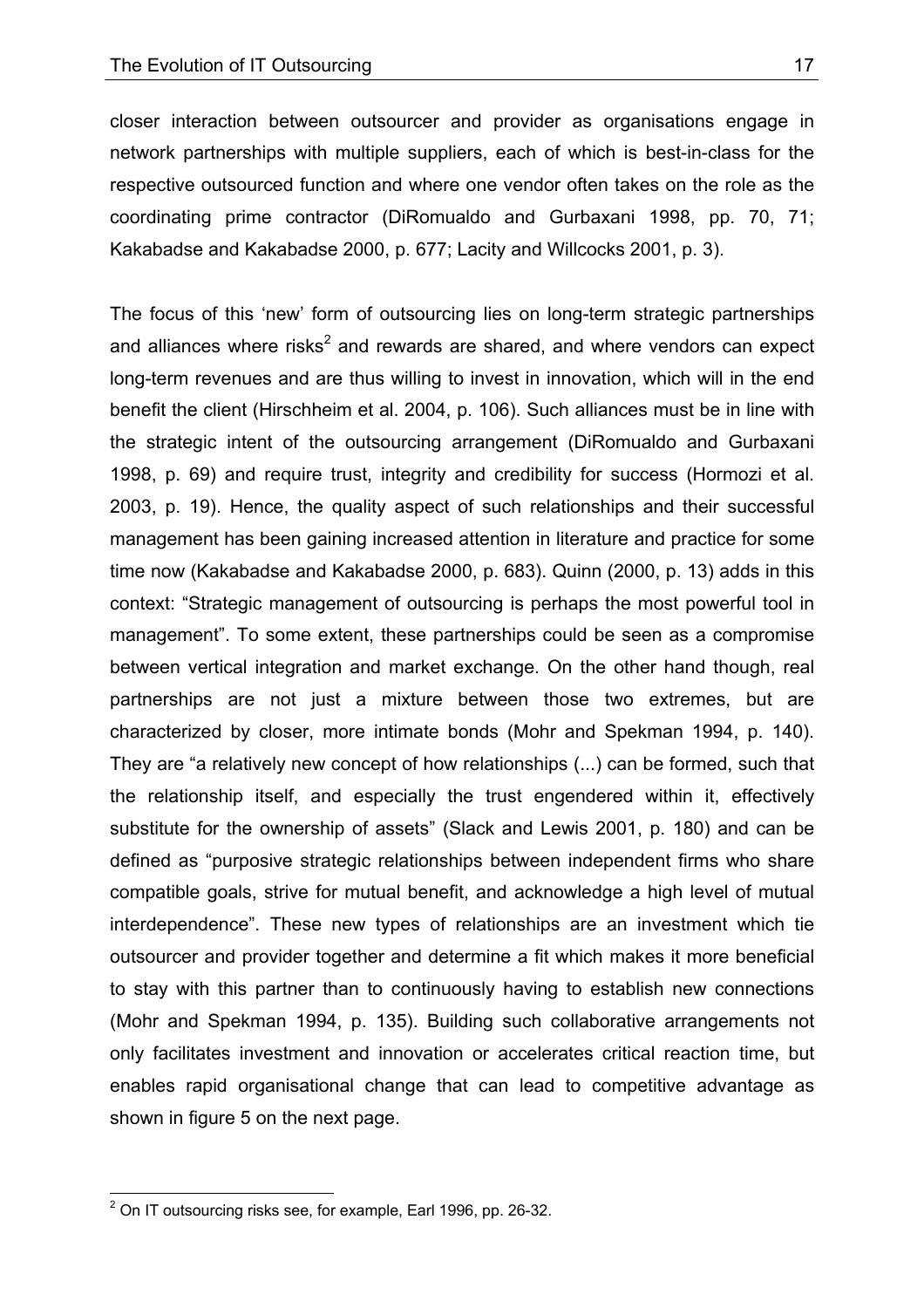1



Figure 5: Achieving competitive advantage through collaboration Source: Own figure.

In reality though, many outsourcing partnerships are not successful. As results of a study conducted by Dun & Bradstreet in 2000 show, 20% to 25% of outsourcing deals fail<sup>3</sup> within the first two years, 50% within five years (Jackson et al. 2001, p. 2). Only few enterprises have been able to strategically outsource IT to drive radical change and business transformation (Linder 2004b, p. 26). A statement made in a study on IT outsourcing even says: "In large enterprises the so-called strategic outsourcing is only strategic for the outsourcer" (Frühbrodt 2003). According to a research paper by Görg and Hanley (2004, p. 2), there does not even tend to be clear evidence of a value-enhancing link between outsourcing and profitability. $4$  Other recent studies reveal that higher vertical integration is normally connected with a higher rate of return and that business value is not determined by decreasing capital, but by effective production (Wildemann 2005, p. 20).

 $3$  It has to be taken into consideration though that "failure" can be defined or interpreted differently, e.g. when having to switch to another provider, if certain objectives have not been achieved.

 $4$  In a study of outsourcing of services and non-service inputs, Görzig and Stephan find a negative relationship between profitability and outsourced services for a sample of German manufacturing firms (Görzig and Stephan 2002 as mentioned in Görg and Hanley 2004, p. 2).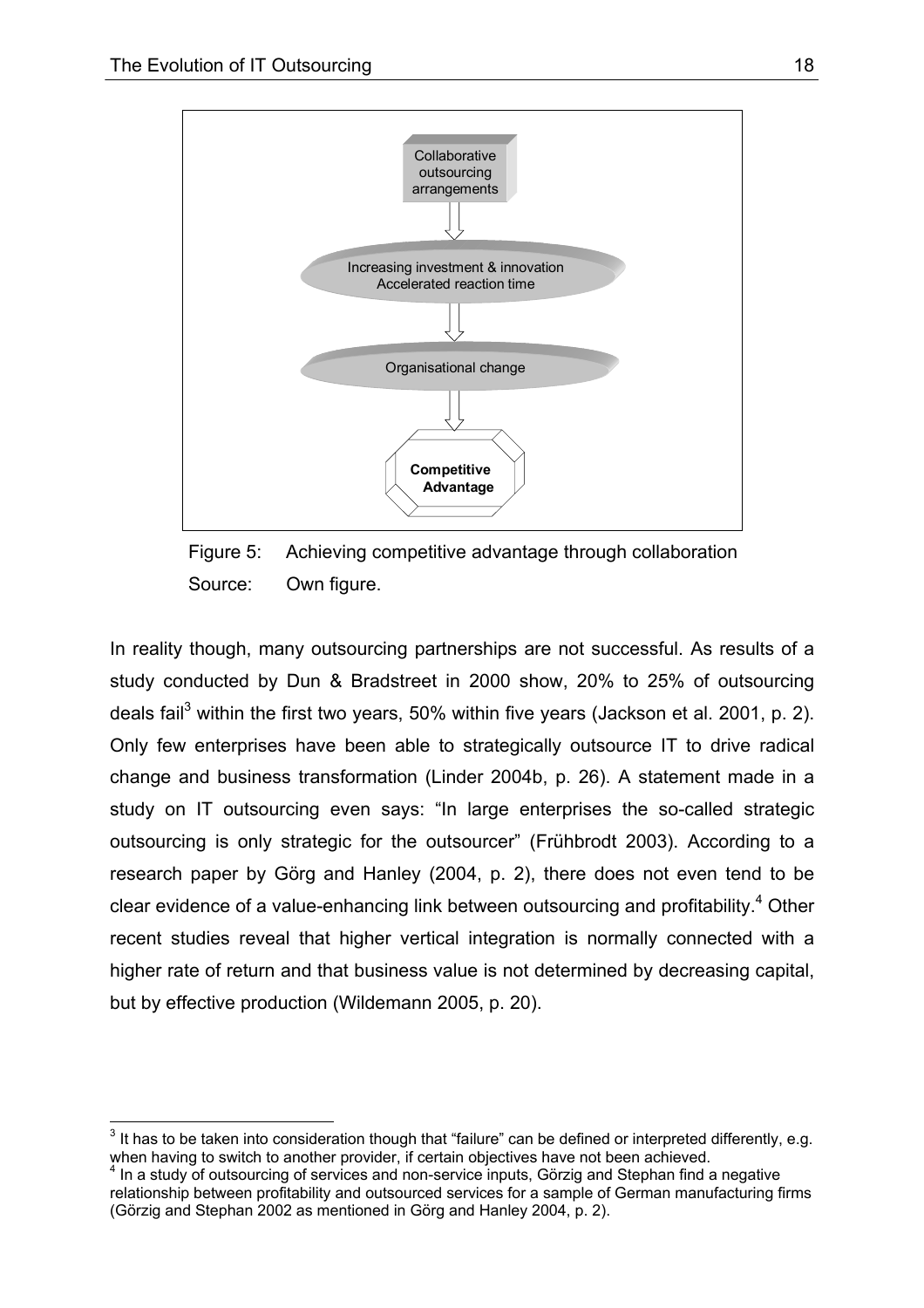Reasons for failure of (IT) outsourcing relationships can be manifold (Logan 2000, p. 21). For one, IT outsourcing, strategic or not, cannot be handled as other make-orbuy decisions. IT comprises a broad range of activities and is continuously evolving and accordingly cannot be easily assigned to providers (Lacity et al. 1996, p. 16). On the other hand, and especially in strategic IT outsourcing, the shift towards long-term collaborative partnerships requires a different set of capabilities in the outsourcing as well as in the provider organisation. Outsourcer, for example, must have the role IT plays for their businesses aligned with their strategic objectives, whereas providers need the capabilities to understand their customer's business and to respond flexibly to their needs. Both partners though must possess the ability to manage the partnership actively and continuously. The absence of this ability is still one of the main reasons for unsuccessful outsourcing arrangements (Jackson et al. 2001, p. 2).

One central problem of most buyer-supplier relationships is that the two parties have different perceptions and attitudes towards the partner (Spekman and Salmond 1992, p. 2). Often this becomes evident in unaligned goals and the unwillingness to share risks and rewards. Logan (2000, p. 21) states in this context: "The question is no longer whether outsourcing makes strategic or financial sense, but how to develop mutually beneficial relationships".

In conclusion it can be said that although the ability to manage and sustain strategic outsourcing partnerships is regarded increasingly critical to competitive advantage in numerous articles, the majority of companies does not seem to be even close to developing the necessary way of thinking to successfully manage such relationships in practice. Hence, the challenge will be to close the gap between the theoretical advantages and the practical barriers many companies seem to face.

#### **3.3 From domestic IT outsourcing to international IT outsourcing**

As it was discussed in section 2, the first big IT outsourcing deals were signed in the late 1980s between companies that were doing business within the same national economy. Later on, a shift has started from pure domestic towards international buyer-supplier relationships. Examples of such international IT outsourcing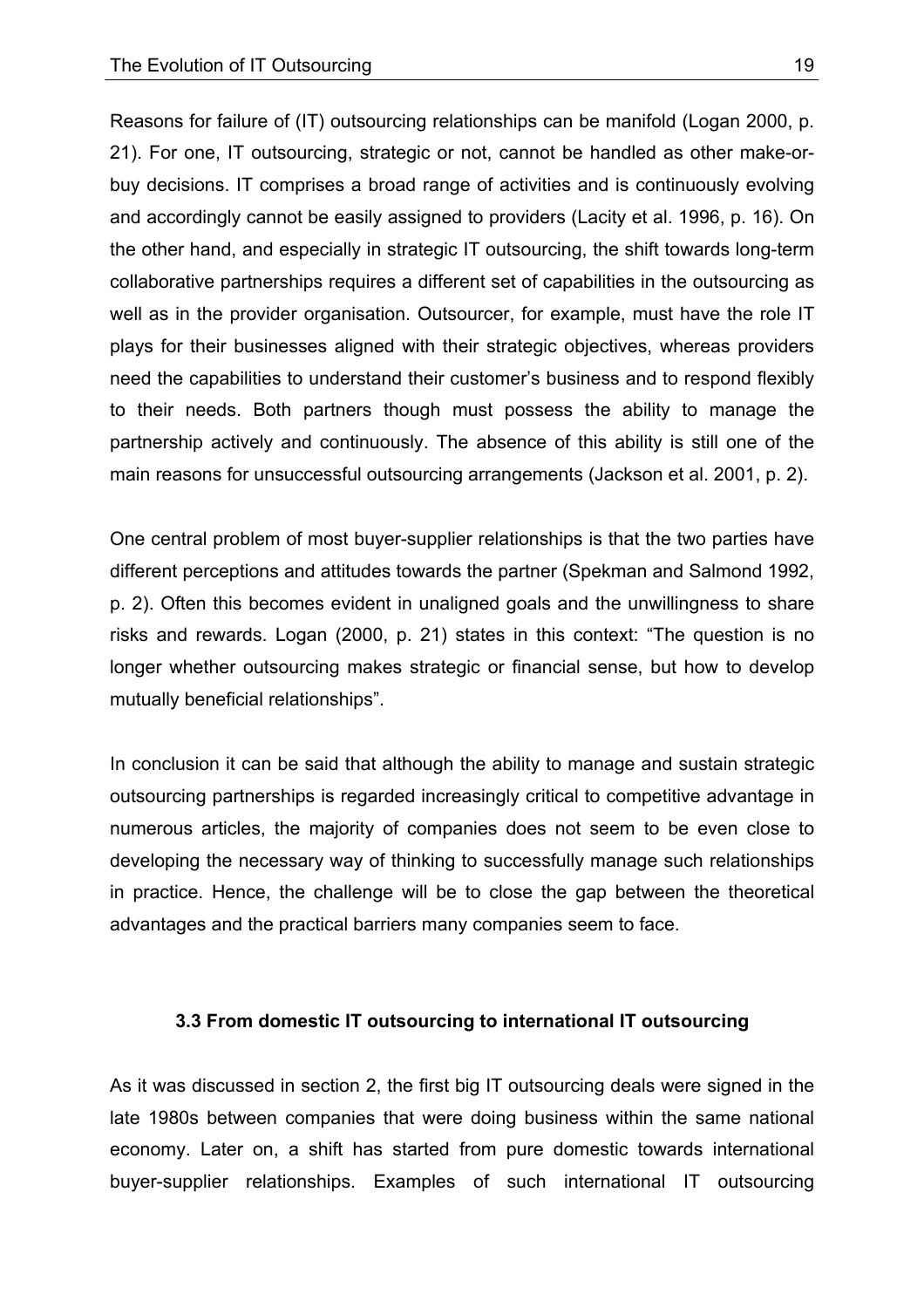relationships were shown in figure 1. They can be regarded as the result of the emergence of professional IT outsourcing providers in other countries (e.g. Germany's Siemens Business Services) on the one side and as the result of a growing world-wide demand for such IT outsourcing services on the other. What is important here is that both parties, the outsourcing company and the external provider, had been from developed economies only. Now, a new trend emerges, which is called *offshoring*. It is a sub-form of *international outsourcing* and generally refers to transferring activities to third parties located in low cost countries (Schaaf 2004a, p. 3, Venkatraman 2004, p. 14, Erber and Sayed-Ahmed 2005, p. 100)<sup>5</sup>. In the context of IT outsourcing, two main offshoring types can be distinguished, which are shown in figure 6 below.





Source: Own exhibit.

1

The first main type of IT offshoring involves external IT providers. This strategy is also known as *offshore outsourcing* (Schaaf 2004a, p. 3). Although IT offshoring is

 $<sup>5</sup>$  It has to be said though that the low cost aspect is not the only criterion that qualifies a country as a</sup> preferred offshoring location. For instance, Singapore is among the top offshoring locations despite its high cost structure, see A.T. Kearney 2004, p. 2. However, wide agreement exist that the low cost aspect is the dominant decision criterion for most offshoring operations.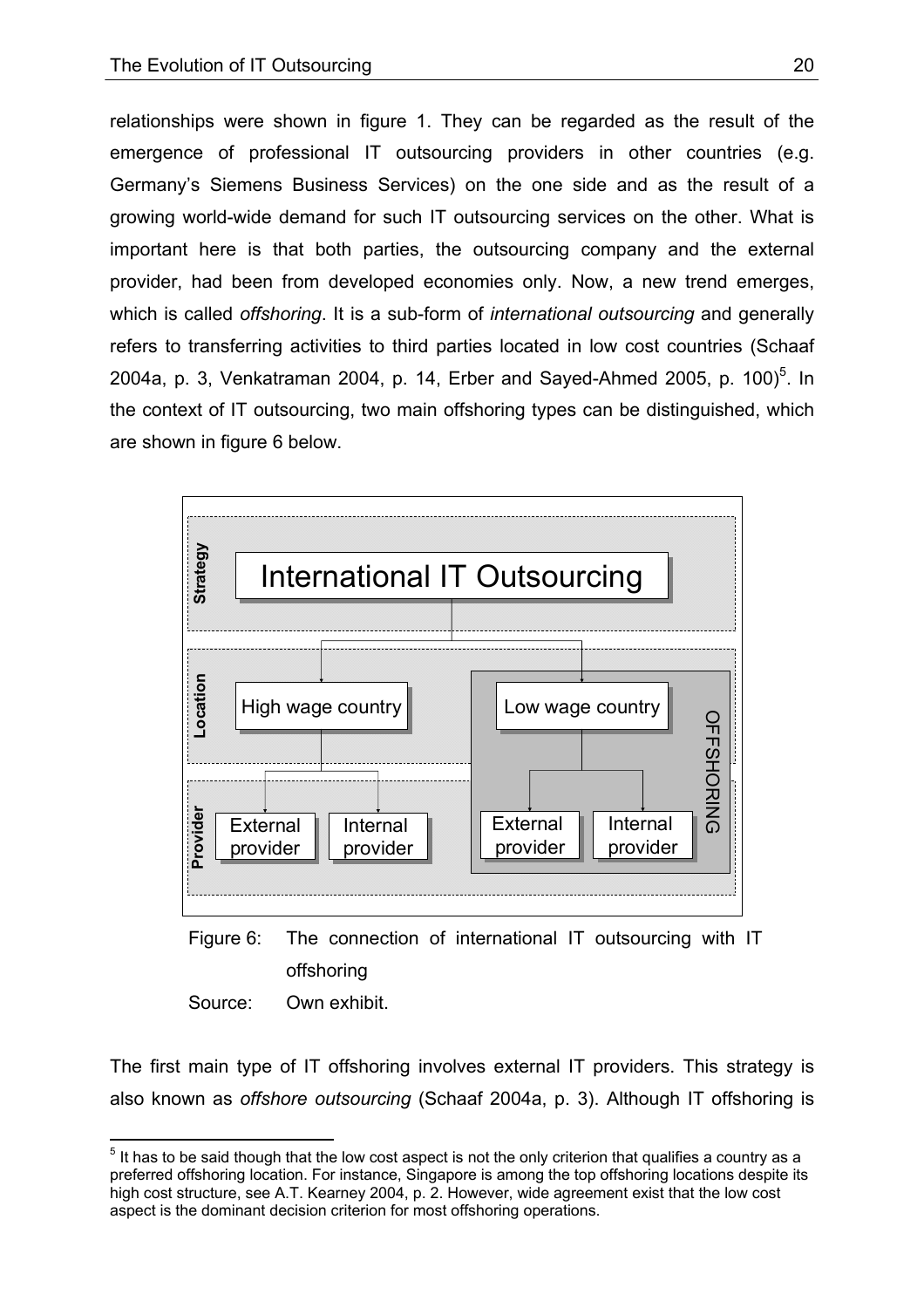generally relatively new, offshore outsourcing is perhaps its latest phenomenon. This strategy was not possible to be pursued in the past, simply because there were no providers in low cost economies offering high quality IT services. It can be assumed that especially skill and infrastructure deficits were main obstacles hampering their emergence. Due to political and economic changes the situation has changed enormously. Especially India has become a leading IT service nation and a preferred offshoring location (e.g. India is ranked no. 1 in the 2004 offshore location attractiveness index by A.T. Kearney). Responsible for this success story are IT outsourcing providers such as Infosys, Wipro and TCS, which offer state-of-the-art services. They now establish themselves in the world market, compete in an increasingly successful way with the traditional players in this industry, and are important factors driving India's IT offshoring volume (see for an overview of the top Indian IT outsourcing providers Deloitte & Touch 2003, pp. 13-18).

The second main offshoring type does not involve external parties. Here, IT provision responsibilities are transferred to units being part of the organization. This offshoring type is known as *captive offshoring* (Schaaf 2004a, p. 3). It is the control aspect in particular that distinguishes captive offshoring from offshore outsourcing. The extent of control over own units is generally much higher than over external vendors.

Captive offshoring is currently the dominant offshoring strategy. It accounts for twothirds of total global outsourcing volume (Schaaf 2004a, p. 3) and 61.4% of 572 companies asked in a recent survey prefer it to all other offshoring types (Schaaf and Weber 2005, p. 11). As such, it seems that the advantages linked to control currently outweigh the benefits offered by external IT specialists. It should be said though that the dominance of captive IT offshoring can also be explained by a much longer tradition of this strategy. IBM for example established captive IT units in India already decades ago. German companies as well can look back on a longer tradition in the Indian market, although they have only begun recently to expand their captive IT operations there. Especially SAP is hiring IT specialists for their software development centres. More of these centres are planned to be established in other offshoring countries such as Hungary (Anonymous 2005, p. 11).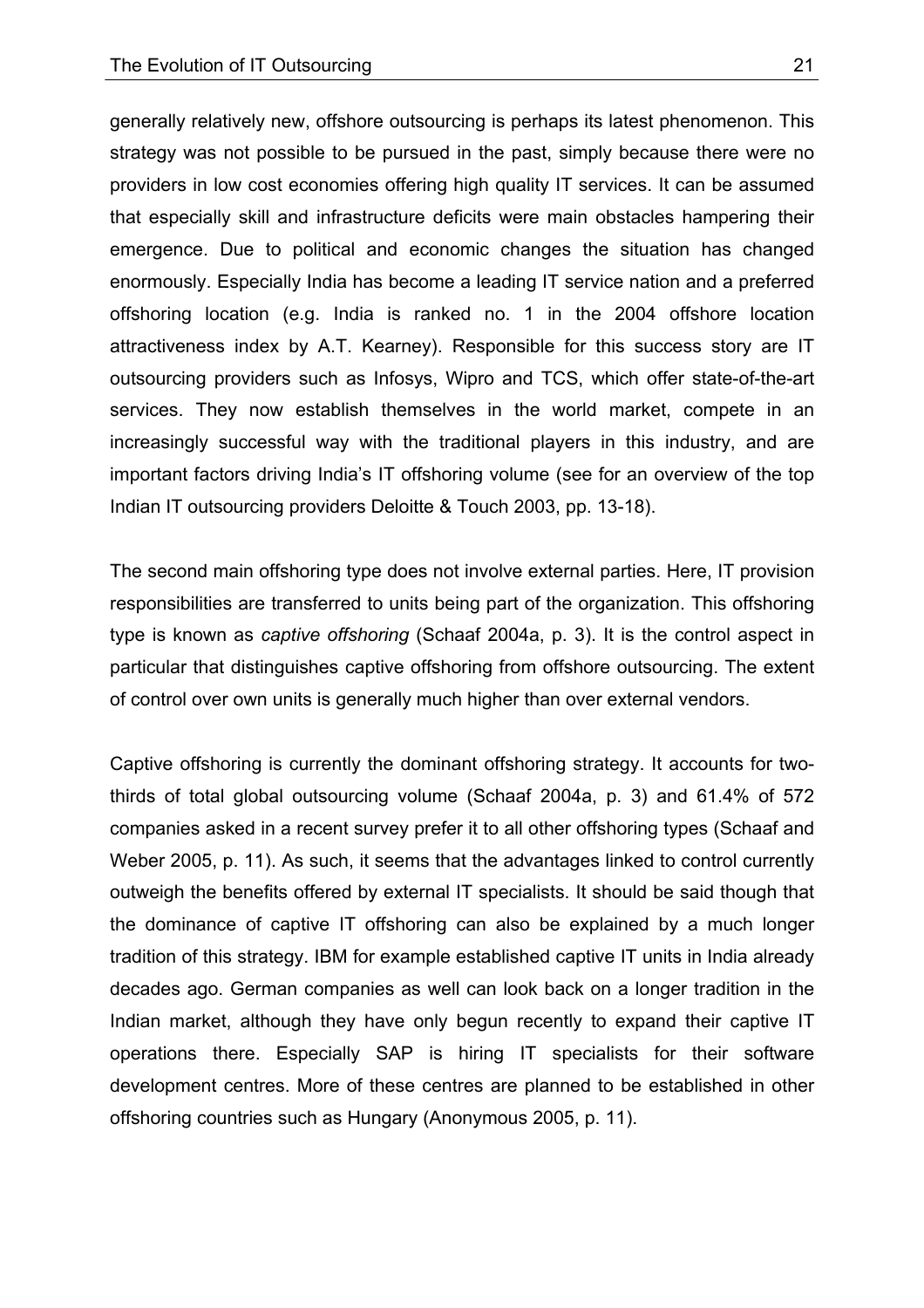Which offshoring strategy will dominate IT outsourcing in the future is difficult to predict. However, what seems to be sure is that IT offshoring in general will most likely expand extensively in the future. Improvements in local IT infrastructure, low wages and well-qualified local personnel in emerging countries such as India or China lay the foundation for its growing importance. Consequently, IT offshoring has the potential to be tomorrow's dominant IT outsourcing strategy.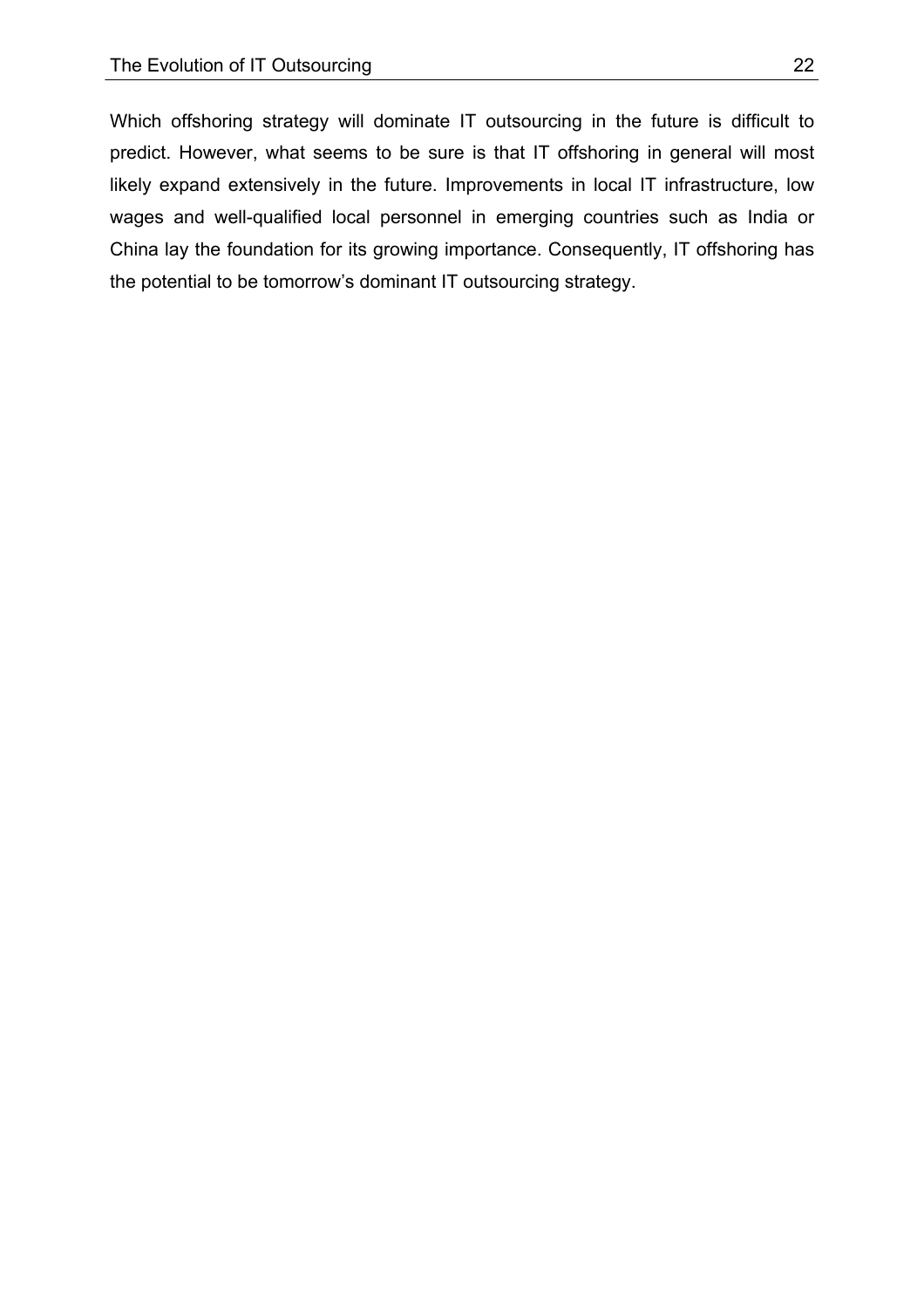### **4. Conclusion and Outlook**

*"Why should every automaker, publisher or doctor's office have to be a tech company, too, employing high-paid staff who spend all their time, fiddling around with computers?"<sup>6</sup>*

Despite increasingly negative reports in the popular press on outsourcing and the difficulty to establish a link between outsourcing and profitability, the majority of studies on IT outsourcing still evidence this area future growth and a growing interest from top management as a priority issue. While the statement above constitutes a general view on IT outsourcing, the reasons why organisations engage in IT outsourcing and the different forms it can take are manifold. Having reviewed various different articles and studies on outsourcing in general and IT outsourcing in particular, it has become clear that there cannot be a "one-size-fits-all" solution for such arrangements but rather a variety of approaches, each of which is suited for the organisation's individual situation at that particular moment.

IT outsourcing has been no recent phenomenon. It has been continuously developing over time – in particular from tactical to strategic forms and from domestic to international outsourcing arrangements – and organisations will continue to consider IT outsourcing as a viable strategy for achieving short-term as well as long-term strategic goals. Especially, growing environmental uncertainty and extremely competitive markets have forced organisations to re-think their operating strategies about how to improve their position in the value-chain. This has shifted emphasis from a cost reduction focus to improving overall business performance through strategically outsourcing IT. To achieve such objectives, and as IT now increasingly "penetrates to the core of operations" (Lacity and Willcocks 2001, p. 248), many organisations have begun to realise that this strategic direction requires the need to co-operate with suppliers as well as aligning objectives and value-chains. In particular, as IT outsourcing has become increasingly value- and knowledge-based, it is crucial to integrate service providers into the overall corporate business plan and to build mutually beneficial partnerships. This not only requires an understanding of how

1

<sup>&</sup>lt;sup>6</sup> Larry Ellison of Oracle, quoted in King 2004, p. 83.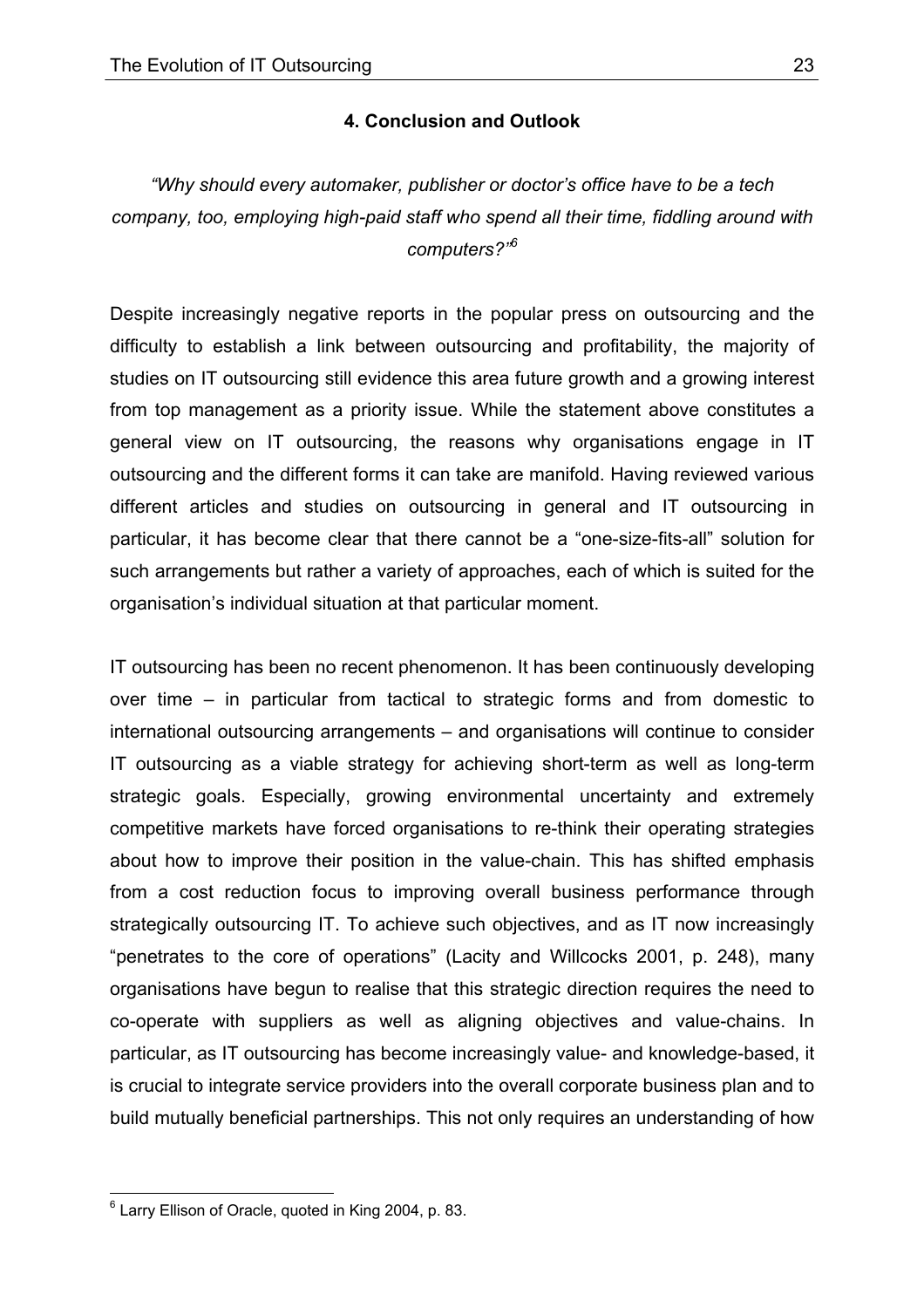IT is interconnected within the organisation, but also what the actual problems are, and how business processes work before they can be handed over to suppliers.

It has been mentioned that the management of such partnerships is still a main reason for failure of outsourcing arrangements. With the growing popularity of IT offshoring, it becomes even more important for outsourcing as well as for provider organisations to learn to establish and manage such partnerships, and to trust each other – even across national borders. Thus, further research in these areas is needed.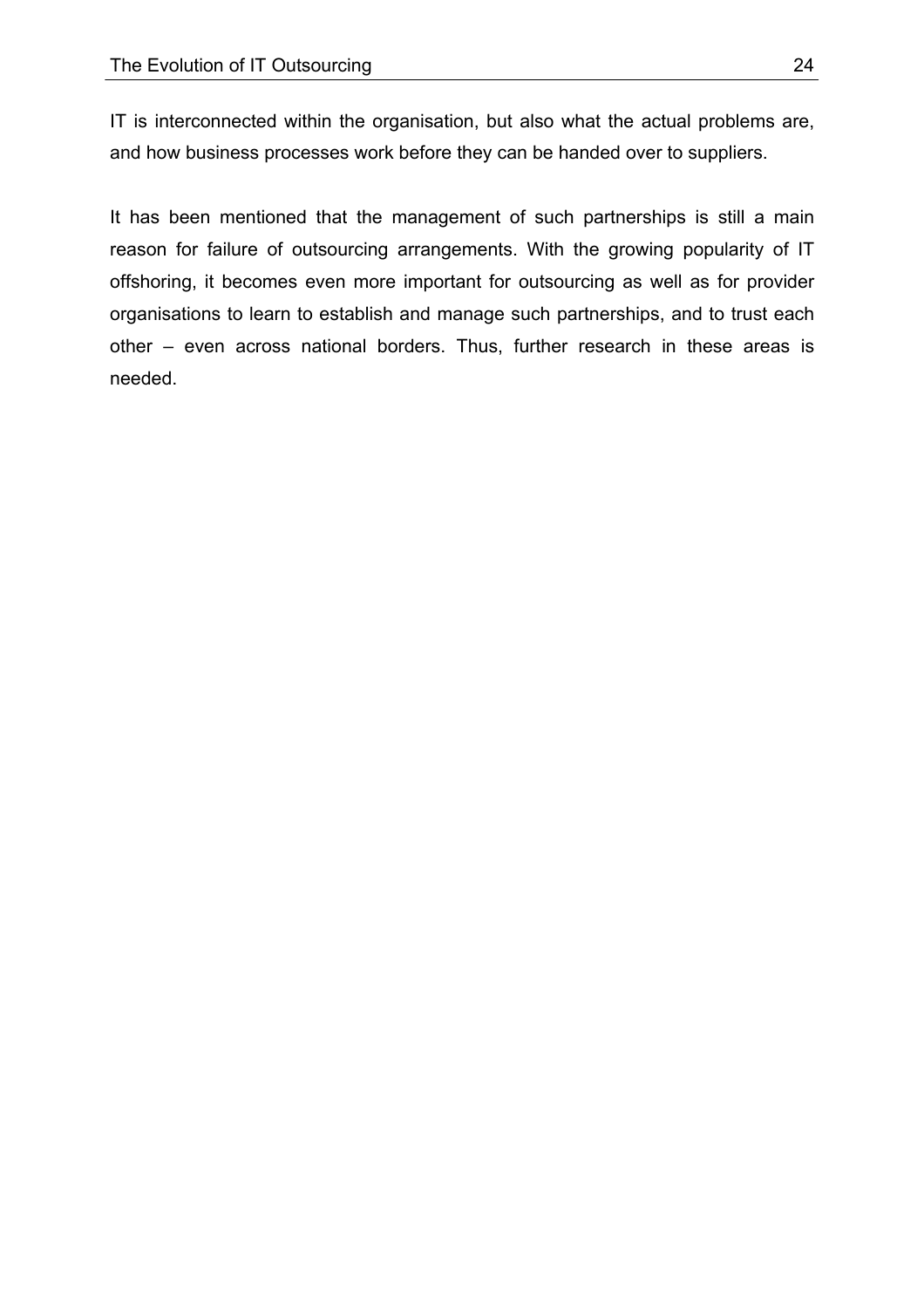#### **Bibliography**

Accenture (2002): Outsourcing 2007: Von der IT-Auslagerung zur Innovationspartnerschaft. Accenture, Kronberg, 2002.

A.T. Kearney (2004): Making Offshore Decisions. A.T. Kearney, Chicago, 2004.

- Allweyer, Thomas/Besthorn, Thomas/Schaaf, Jürgen (2004): IT outsourcing: between starvation diet and nouvelle cuisine. Deutsche Bank Research, Frankfurt a.M., 2004.
- Anonymous (2005): SAP expandiert im Ausland. In: Die Welt, No. 164, 16.07.2005, p. 11.
- Barthélemy, Jérôme (2001): The Hidden Costs of IT Outsourcing. In: MIT Sloan Management Review, Vol. 42, No. 3, 2001, pp. 60-69.
- Carr, Nicholas G. (2005): The End of Corporate Computing. In: MIT Sloan Management Review, Vol. 46, No. 3, 2005, pp. 66-73.
- Clott, Christopher B. (2004): Perspectives on Global Outsourcing and the Changing Nature of Work. In: Business and Society Review, Vol. 109, No. 2, 2004, pp. 153- 170.
- Deavers, Kenneth L. (1997): Outsourcing: a corporate competitiveness strategy, not a search for low wages. In: Journal of Labor Research, Vol. 18, No. 4, 1997, pp. 503-519.
- Deloitte & Touche (2003): Outsourcing und Offshoring mit indischen IT-Unternehmen. Deloitte & Touche, Munich, 2003.
- Diemer, Michael (1998): Strategisches Outsourcing: Gemeinsam den Markt angehen. In: Köhler-Frost (Ed.): Outsourcing: Eine strategische Allianz besonderen Typs. 3rd edition, Berlin: Erich Schmidt Verlag, 1998, pp. 72-86.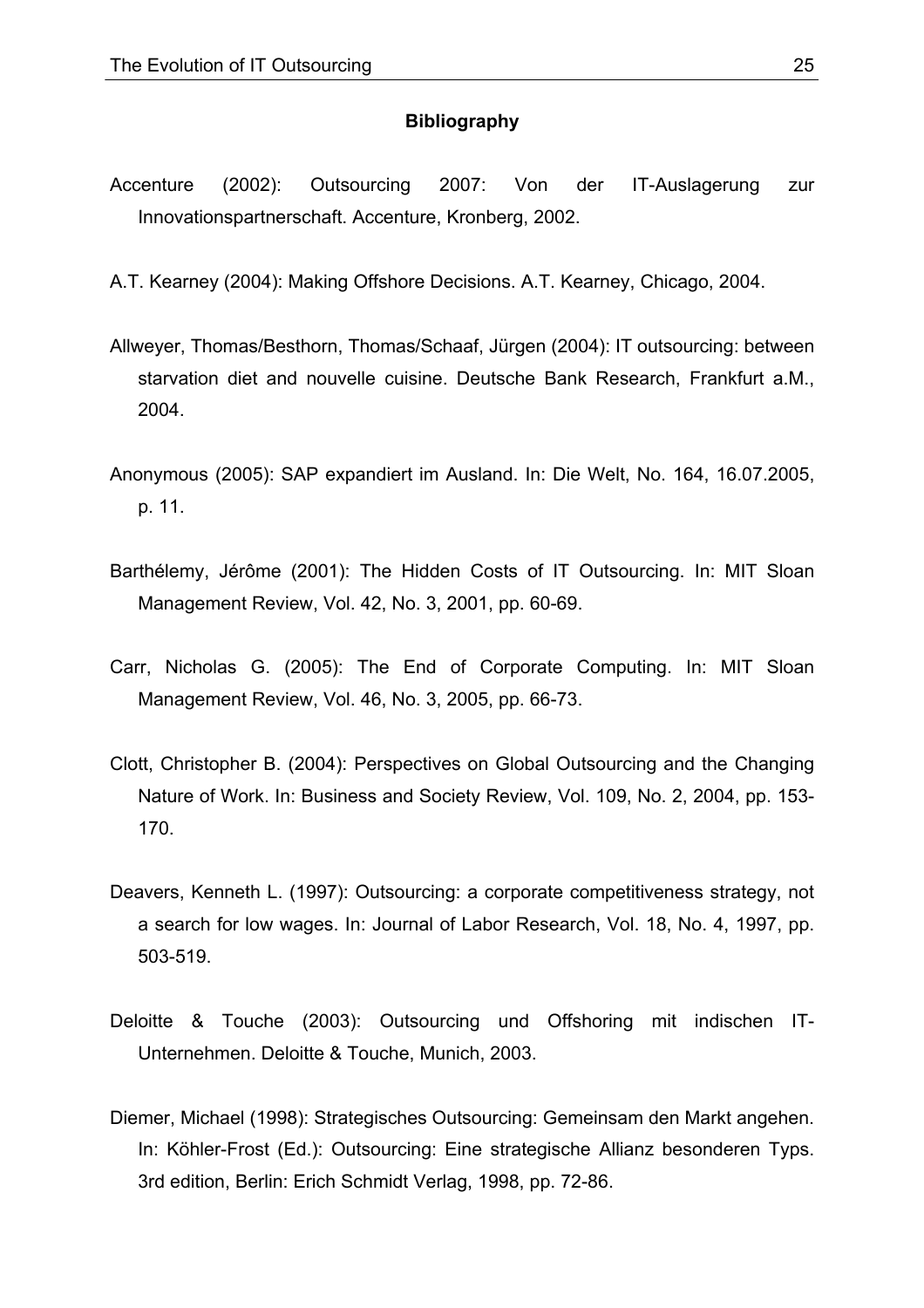- DiRomualdo, Anthony/Gurbaxani, Vijay (1998): Strategic Intent for IT Outsourcing. In: Sloan Management Review, Vol. 39, No. 4, 1998, pp. 67-80.
- Dun & Bradstreet (2000): Barometer of Global Outsourcing. Dun & Bradstreet, Short Hills, 2000. URL: https://www.dnb.com/newsview/0200news7.htm (20.09.2005).
- Earl, Michael J. (1996): The Risks of Outsourcing IT. In: Sloan Management Review, Vol. 37, No. 3, 1996, pp. 26-32.
- Elmuti, Dean (2003): The Perceived Impact of Outsourcing on Organizational Performance. In: Mid – American Journal of Business, Vol. 18, No. 2, 2003, pp. 33-41.
- Erber, Georg/Sayed-Ahmed, Aida (2005): Offshore Outsourcing: A Global Shift in the Present IT Industry. In: Intereconomics, Vol. 40, No. 2, 2005, pp. 100-112.
- Ernst & Young (2001): Pulling in the Same Direction: Can Outsourcing Deliver Value? Munich, 2001.
- Frühbrodt, Lutz (2003): Outsourcing rechnet sich für Konzerne nicht. In: Die Welt, 01.10.2003. URL: http://www.welt.de/data/2003/10/01/176460.html (01.10.2003).
- Görg, Holger/Hanley, Aoife (2004): Does Outsourcing Increase Profitability? Institute for the Study of Labor, Discussion Paper, No. 1372, 2004.
- Heikkilä, Jussi/Cordon, Carlos (2002): Outsourcing: a core or non core strategic management decision? In: Strategic Change, Vol. 11, No. 4, 2002, pp. 183-193.
- Hermes, Heinz-Josef/Schwarz, Gerd (2005): Outsourcing: Chancen und Risiken, Erfolgsfaktoren, rechtssichere Umsetzung. Munich: Haufe, 2005.
- Hirschheim, Rudy/George, Beena/Wong, Siew Fan (2004): Information Technology Outsourcing: The move towards offshoring. In: Indian Journal of Economics & Business, Special Issue, Fall, 2004, pp. 103-123.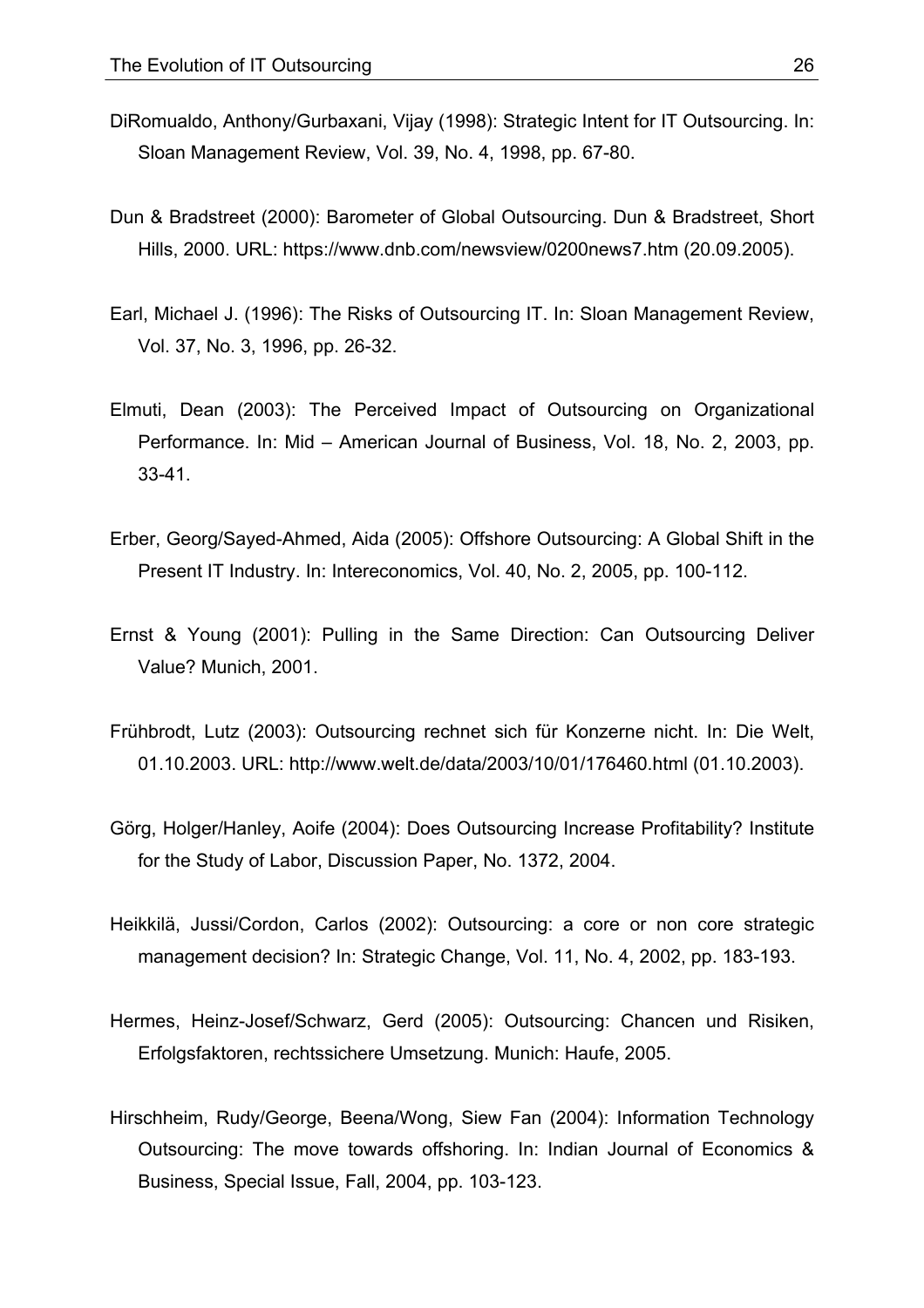- Hirschheim, Rudy/Lacity, Mary (2000): The myths and realities of information technology insourcing. In: Association for Computer Machinery, Vol. 43, No. 2, 2000, pp. 99-107.
- Hormozi, Amir/Hostetler, Erin/Middleton, Cynthia (2003): Outsourcing Information Technology: Assessing Your Options. In: SAM Advanced Management Journal, Autumn, 2003, pp. 18-23.
- Hussey, David/Jenster, Per (2003): Outsourcing: the supplier viewpoint. In: Strategic Change, Vol. 12, No. 1, 2003, pp. 7-20.
- Jackson, Tim/Iloranta, Kari/McKenzie, Shayne (2001): Profits or Perils? The bottom line on outsourcing. Booz Allen Hamilton, McLean, 2001.
- Jenster, Per V./Pedersen, Henrik S. (2000): Outsourcing facts and fiction. In: Strategic Change, Vol. 9, No. 3, 2000, pp. 147-154.
- Kakabadse, Nada/ Kakabadse, Andrew (2000): Critical review outsourcing: A paradigm shift. In: The Journal of Management Development, Vol. 19, No. 8, 2000, pp. 670-728.
- Kakabadse, Nada/Kakabadse, Andrew (2003): Outsourcing Best Practice: Transformational and Transactional Considerations. In: Knowledge and Process Management, Vol. 10, No. 1, 2003, pp. 60-71.
- King, William R. (2004): Outsourcing and the future of IT. In: Information Systems Management, Vol. 21, No. 4, 2004, pp. 83-84.
- King, William R. (2005): Outsourcing becomes more complex. In: Information Systems Management, Vol. 2, No. 2, 2005, pp. 89-90.
- Lacity, Mary C./Hirschheim, Rudy (1993): The Information Systems Outsourcing Bandwagon. In: Sloan Management Review, Vol. 35, No. 1, 1993, pp. 73-86.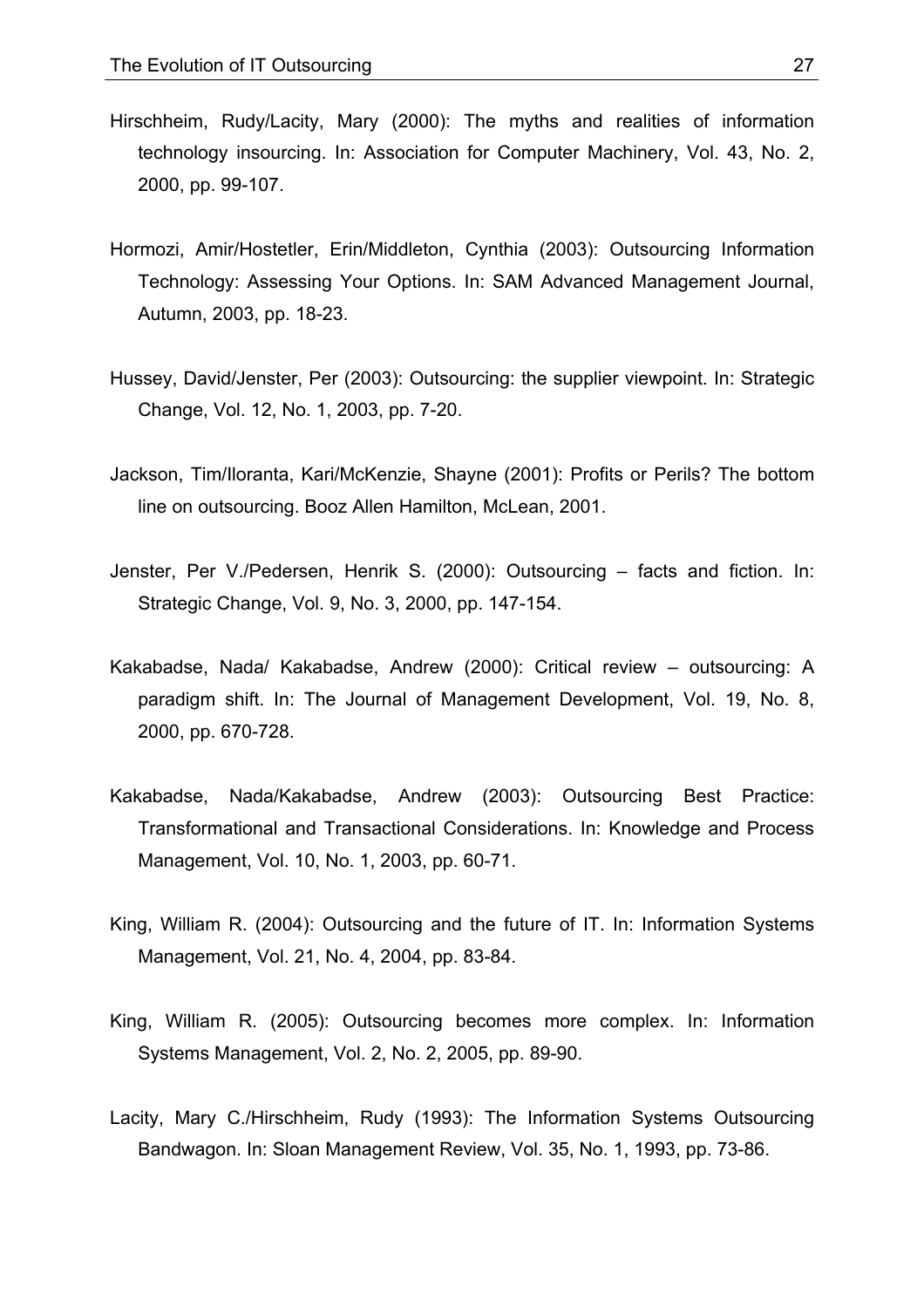- Lacity, Mary C./Willcocks, Leslie P./Feeny, David F. (1996): The Value of Selective IT Outsourcing. In: Sloan Management Review, Vol. 37, No. 3, 1996, pp. 13-25.
- Lacity, Mary C./Willcocks, Leslie P. (1998): An empirical investigation of information technology sourcing practices: Lessons from experience. In: MIS Quarterly, Vol. 22, No. 3, 1998, pp. 363-408.
- Lacity, Mary C./Willcocks, Leslie P. (2001): Global Information Technology Outsourcing: In Search of Business Advantage. Chichester et al.: John Wiley & Sons, 2001.
- Lee, Jae-Nam/Huynh, Minh Q./Kwok, Ron C.-W./Pi, Shih-Ming (2003): IT Outsourcing Evolution: Past, Present, and Future. In: Communications of the ACM, Vol. 46, No. 5, 2003, pp. 84-89.
- Linder, Jane C. (2004a): Transformational Outsourcing. In: MIT Sloan Management Review, Vol. 45, No. 2, 2004, pp. 52-58.
- Linder, Jane C. (2004b): Outsourcing as a strategy for driving transformation. In: Strategy & Leadership, Vol. 32, No. 6, 2004, pp. 26-31.
- Logan, Mary S. (2000): Using Agency Theory to Design Successful Outsourcing Relationships. In: International Journal of Logistics Management, Vol. 11, No. 2, 2000, pp. 21-31.
- Mahnke, Volker/Overby, Mikkel L./Vang, Jan (2005): Strategic Outsourcing of IT Services: Theoretical Stocktaking and Empirical Challenges. In: Industry & Innovation, Vol. 12, No. 2, 2005, pp. 205-253.
- Middlemiss, Jim (2003): As the market goes down, outsourcing goes up. In: Wall Street & Technology, February, 2003, pp. 27-28.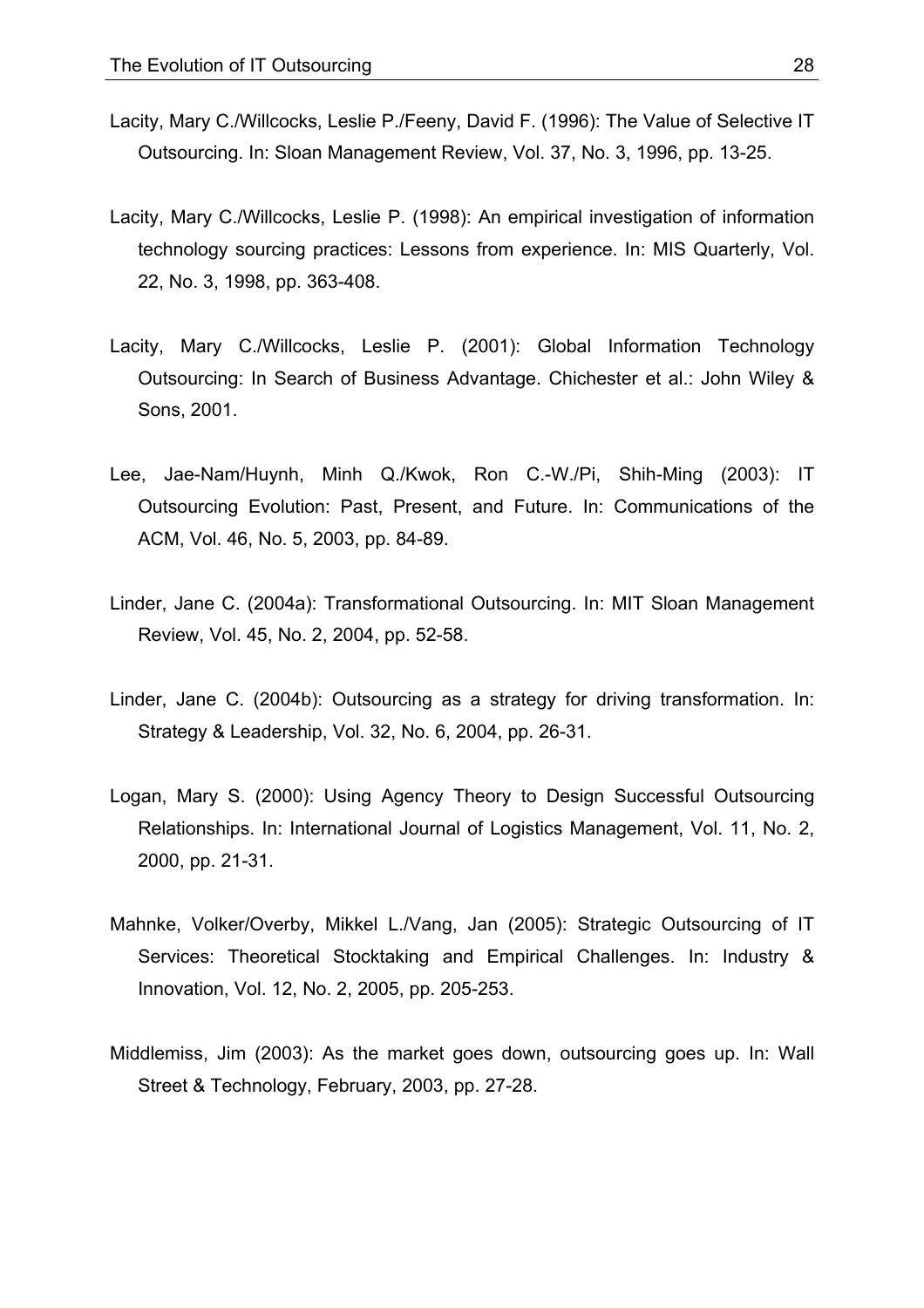- Mohr, Jakki/Spekman, Robert (1994): Characteristics of partnership success: Partnership attributes, communication behaviour, and conflict resolution techniques. In: Strategic Management Journal, Vol. 15, No. 2, 1994, pp. 135-152.
- Pfannenstein, Laura L./Tsai, Ray J. (2004): Offshore outsourcing: Current and future effects on American IT industry. In: ISM Journal, Vol. 21, No. 4, 2004, pp. 72-80.
- Porter, Michael E. (1986): Wettbewerbsvorteile. Frankfurt a.M.: Campus Verlag, 1986.
- Quélin, Bertrand/Duhamel, Francois (2003): Bringing together strategic outsourcing and corporate strategy: Outsourcing motives and risks. In: European Management Journal, Vol. 21, No. 5, pp. 647-661.
- Quinn, Brian J./Hilmer, Frederick G. (1994): Strategic Outsourcing. In: Sloan Management Review, Vol. 35, No. 4, 1994, pp. 43-55.
- Quinn, Brian (1999): Strategic Outsourcing: Leveraging Knowledge Capabilities. In: Sloan Management Review, Vol. 49, No. 4, 1999, pp. 9-21.
- Quinn, Brian (2000): Outsourcing Innovation: The New Engine of Growth. In: Sloan Management Review, Vol. 41, No. 4, 2000, pp. 13-28.
- Schaaf, Jürgen (2004a): Offshoring: Globalisation wave reaches services sector. Deutsche Bank Research, No. 45, Frankfurt a.M., 2004.
- Schaaf, Jürgen (2004b): Offshore outsourcing in the financial industry. Deutsche Bank Research, No. 11, Frankfurt a.M., 2004.
- Schaaf, Jürgen/Weber, Mathias (2005): Offshoring-Report 2005: Ready for Take-off. Deutsche Bank Research, No. 52, Frankfurt a.M., 2005.
- Slack, Nigel/Lewis, Michael (2001): Operations Strategy. New York: Financial Times Prentice Hall, 2001.